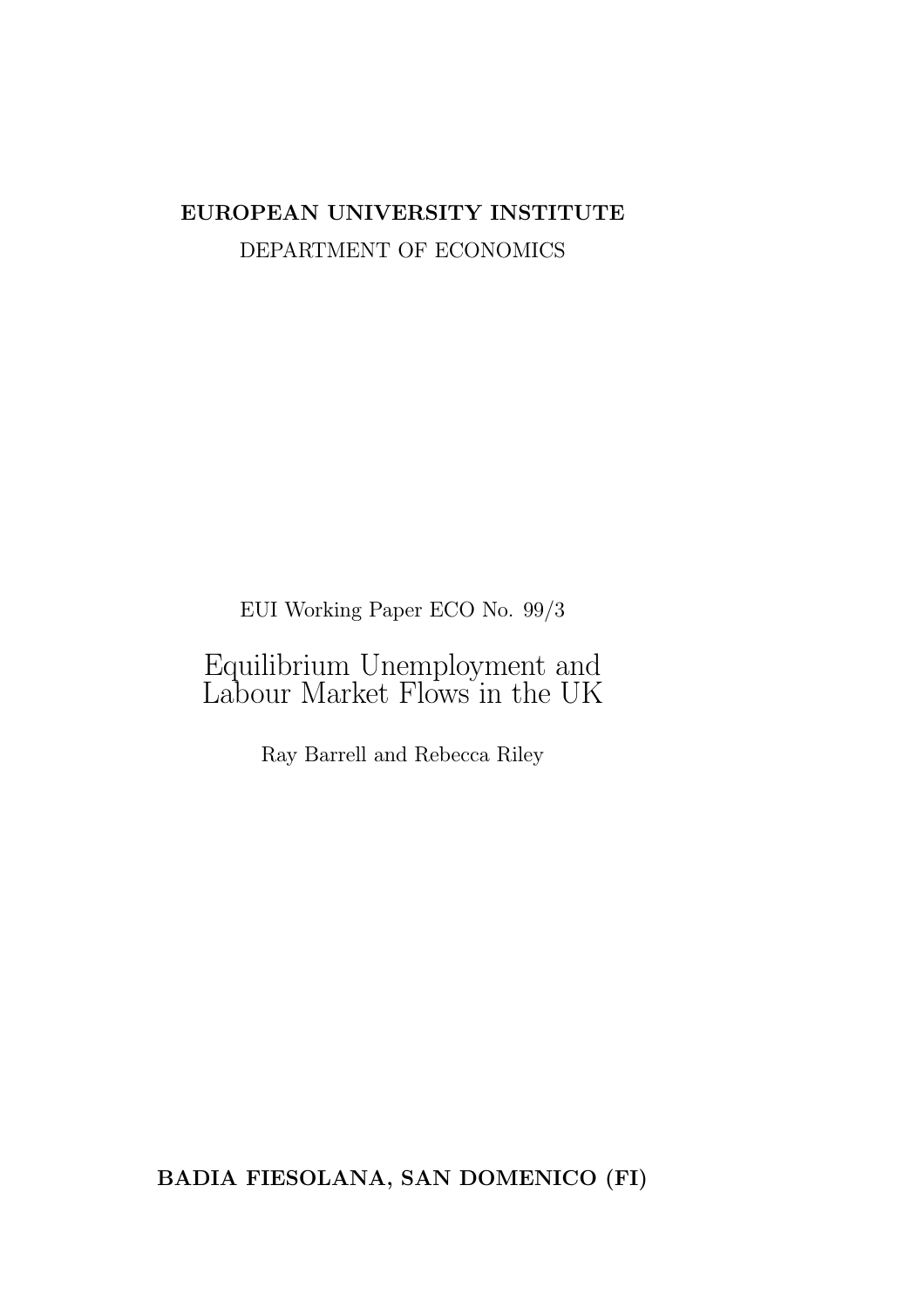All rights reserved.

No part of this paper may be reproduced in any form without permission of the author.

> °c 1999 R. Barrell and R. Riley Printed in Italy in February 1999 European University Institute Badia Fiesolana I-50016 San Domenico (FI) Italy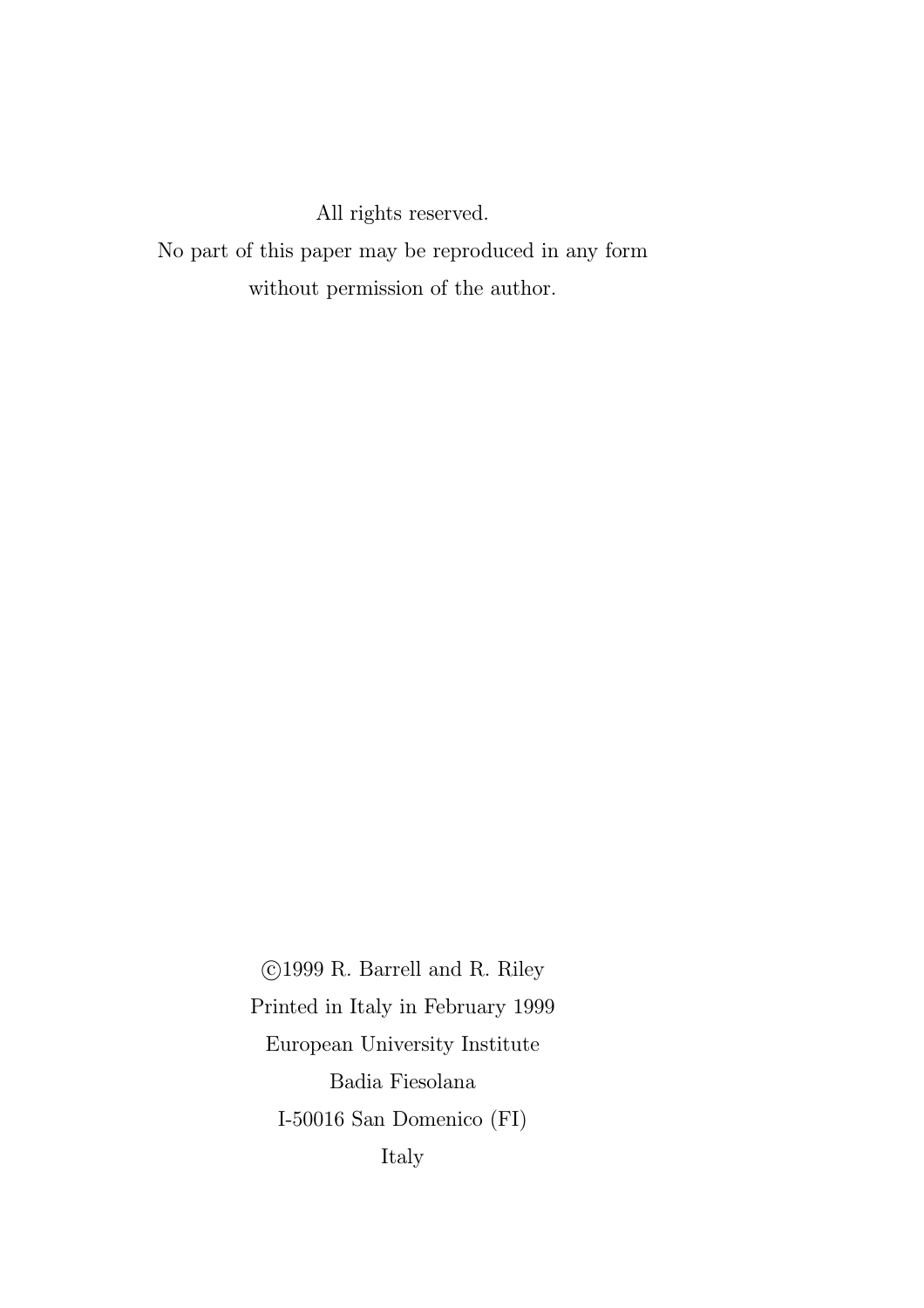# **Equilibrium Unemployment and Labour Market Flows in the UK<sup>1</sup>**

### **Ray Barrell and Rebecca Riley**

# **NIESR 2 Dean Trench Street London SW1P 3HE**

*Abstract* We argue that equilibrium unemployment has varies in the UK over the last twenty years, and that time series econometric methods have not always been suited to uncovering its evolution. Recent changes in the UK labour market seem to have had a significant impact on equilibrium unemployment, partly through a reduction in prime age participation. We calculate equilibrium unemployment using flows between employment, unemployment and inactivity for prime age members of the work-force. Labour market transitions do appear to have been eased by the acquisition of skills amongst the unemployed in the 1980s and 1990s, offsetting some of the potential effects of skill biased technical progress. Equilibrium unemployment may have fallen by up to two pints in the 1990s as compared to the late 1980s. We would judge that the UK has been close to equilibrium employment since late 1996.

 $\overline{a}$ 

 $<sup>1</sup>$  This paper is in a provisional form, and the authors regret errors and omissions, but</sup> accept that they could be present. We would like to thank Paul Gregg for stimulating us to do this work.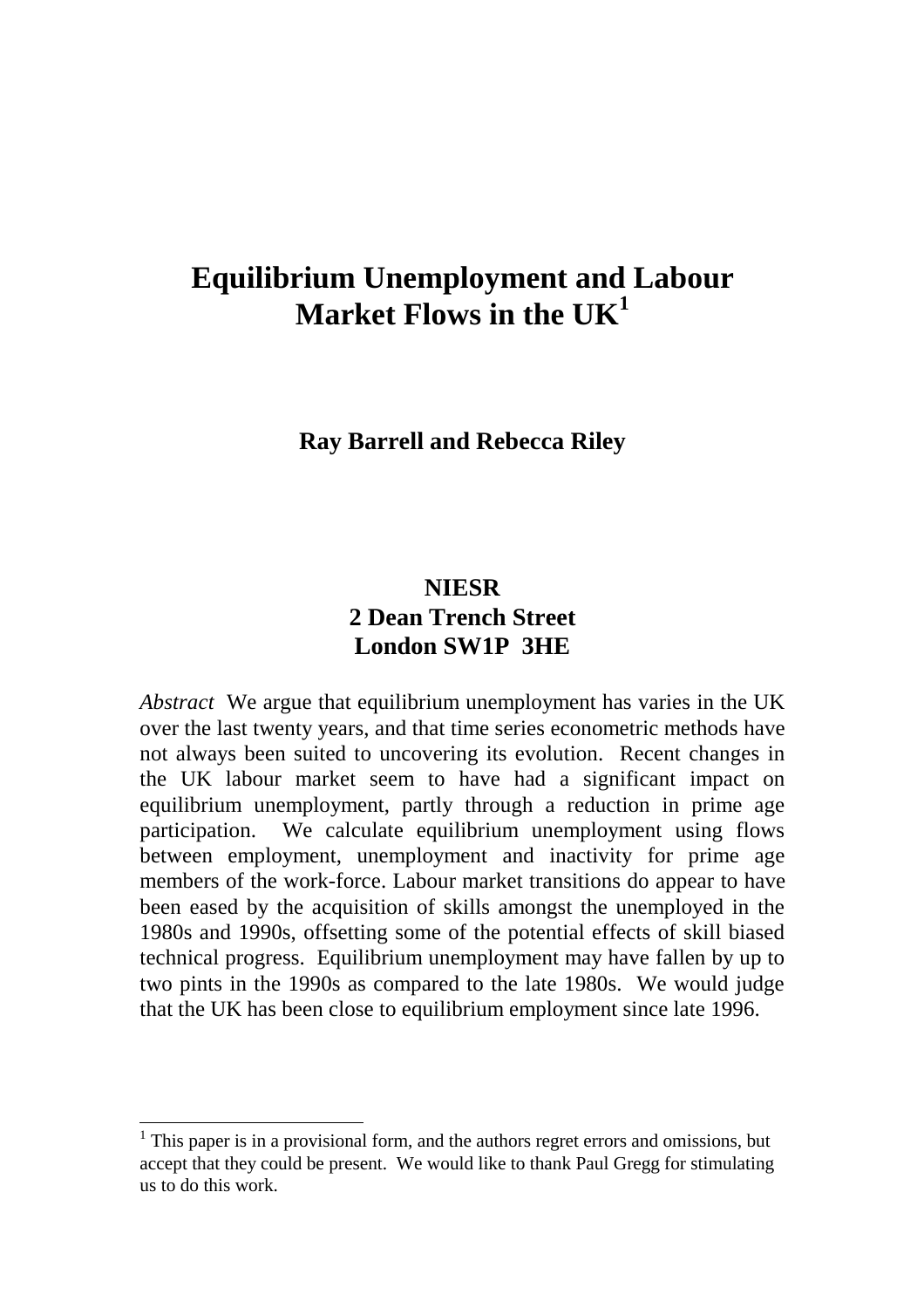## **Equilibrium Unemployment and Labour Market Flows in the UK**

#### **Ray Barrell and Rebecca Riley**

### **I Introduction**

 $\overline{a}$ 

The concept of equilibrium unemployment is one of the most heatedly discussed in economics. Its level, the correct way to measure it, and even its very existence, are continually discussed, as can be seen from the papers in the Winter issue of *Journal of Economic Perspectives* in 1997. This debate is not surprising given the huge changes we have seen in the last fifty years. For much of the period between 1945 and 1970 economies such as the UK were able to experience inflation less than 3% and unemployment around 2%. During the 1980s unemployment almost always exceeded 6% as did inflation. It is important to explain such large changes in behaviour in order to design policies to reduce unemployment.

It is still widely felt that unemployment remains high because the level of demand is too low, and the recent election of left of centre governments in France and Germany have brought this idea back into the centre of the political debate. We argue<sup>2</sup> that this is not the case in the UK, and that although there may be some case for counter-cyclical fiscal policy in countries such as Germany, there is not one to be made for the UK. We look at unemployment and inflation over the last thirty years, and we would conclude that the equilibrium, or sustainable, level of unemployment has risen. However, it is hard to decide what is the new equilibrium, especially when using aggregate data on levels of registered employment and unemployment. The study of aggregate macro-economic history is sometimes revealing, but it can also mislead.

In this paper we first review the concept of equilibrium unemployment at the macro level and then we suggest that a careful analysis of flows in the labour market over the last 5 years can give us information about the equilibrium or sustainable level of unemployment in the UK. There is some evidence that this has fallen since the 1980s, but some of this fall has been reflected in a rise in inactivity, especially among prime age

 $2$  We make this case in a theoretical context in Barrell, Sefton and Pain (1997) as well as in a more empirical way in Barrell, Morgan and Pain (1996a) and (1995).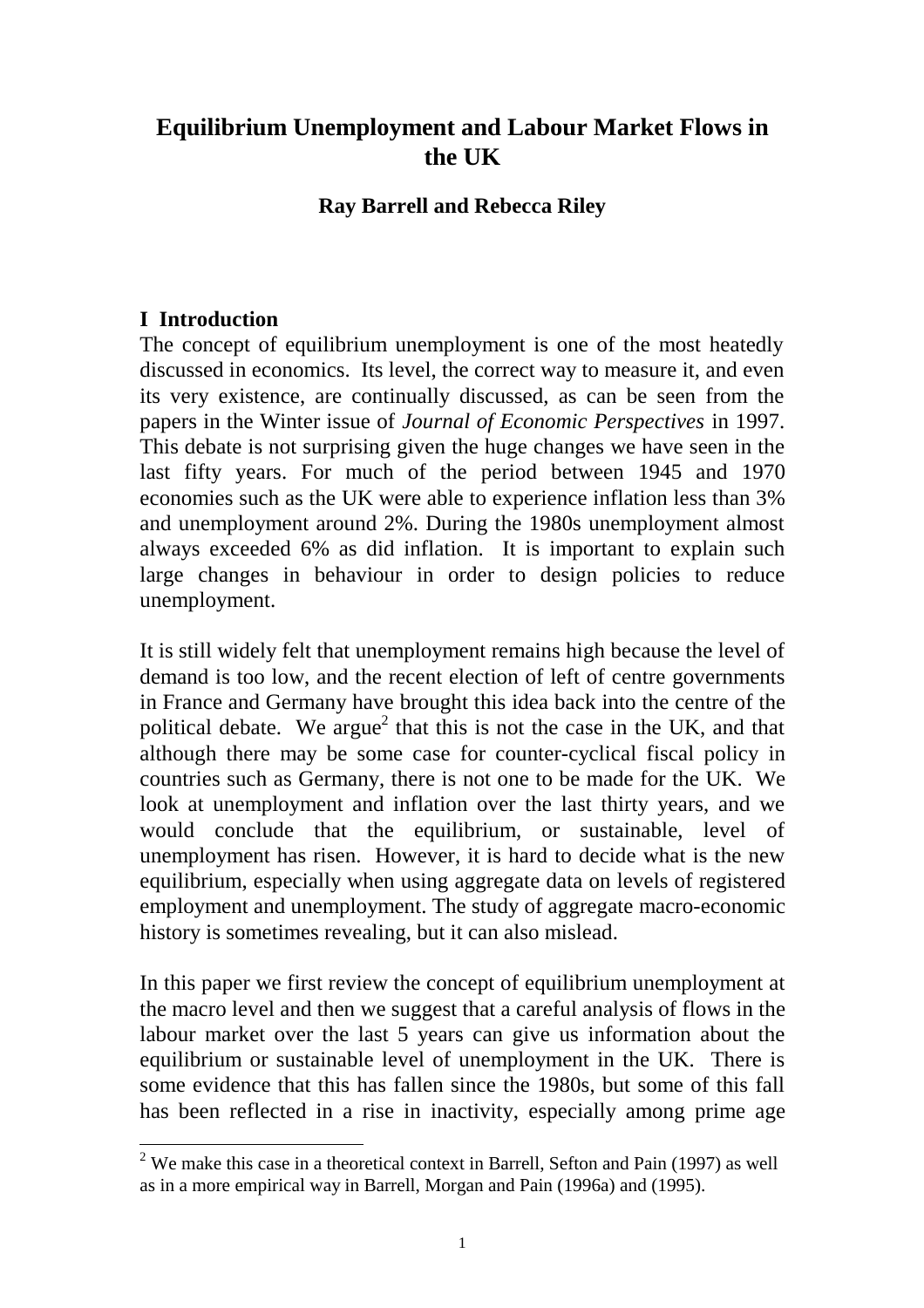males. We suggest that some of the fall is the result of various retraining programmes that were undertaken in the late 1980s and early 1990s.

#### **II The History of Unemployment and Inflation in the UK**

Around thirty years ago Friedman introduced the 'natural rate of unemployment'. This concept remains at the heart of the debate. He believed that the sustainable level of unemployment in the economy was the outcome of market forces, and depended on the structure of labour and product markets and on the process of search in the economy. Equilibrium could be achieved only when expectations of prices were correct, otherwise different decisions about supply would have been made. If output and employment were above that determined by the market equilibrium then prices and wages would rise more rapidly than people expected. Conversely if output and employment were below market equilibrium levels, prices would rise less rapidly than people had expected. This concept is related to the NAIRU (the Non Accelerating Inflation Rate of Unemployment) popularised by Layard, Nickell and Jackman. Their work is encompassed in their book (Layard, Nickell and Jackman (1991)) and has been the basis for many studies of unemployment and wage determination in Europe.<sup>3</sup>



**Chart 1: Unemployment and inflation in the UK, 1965- 1980**

 $\overline{\phantom{a}}$  $3$  See e.g. Barrell, Pain and Young (1993) and Anderton and Barrell (1995).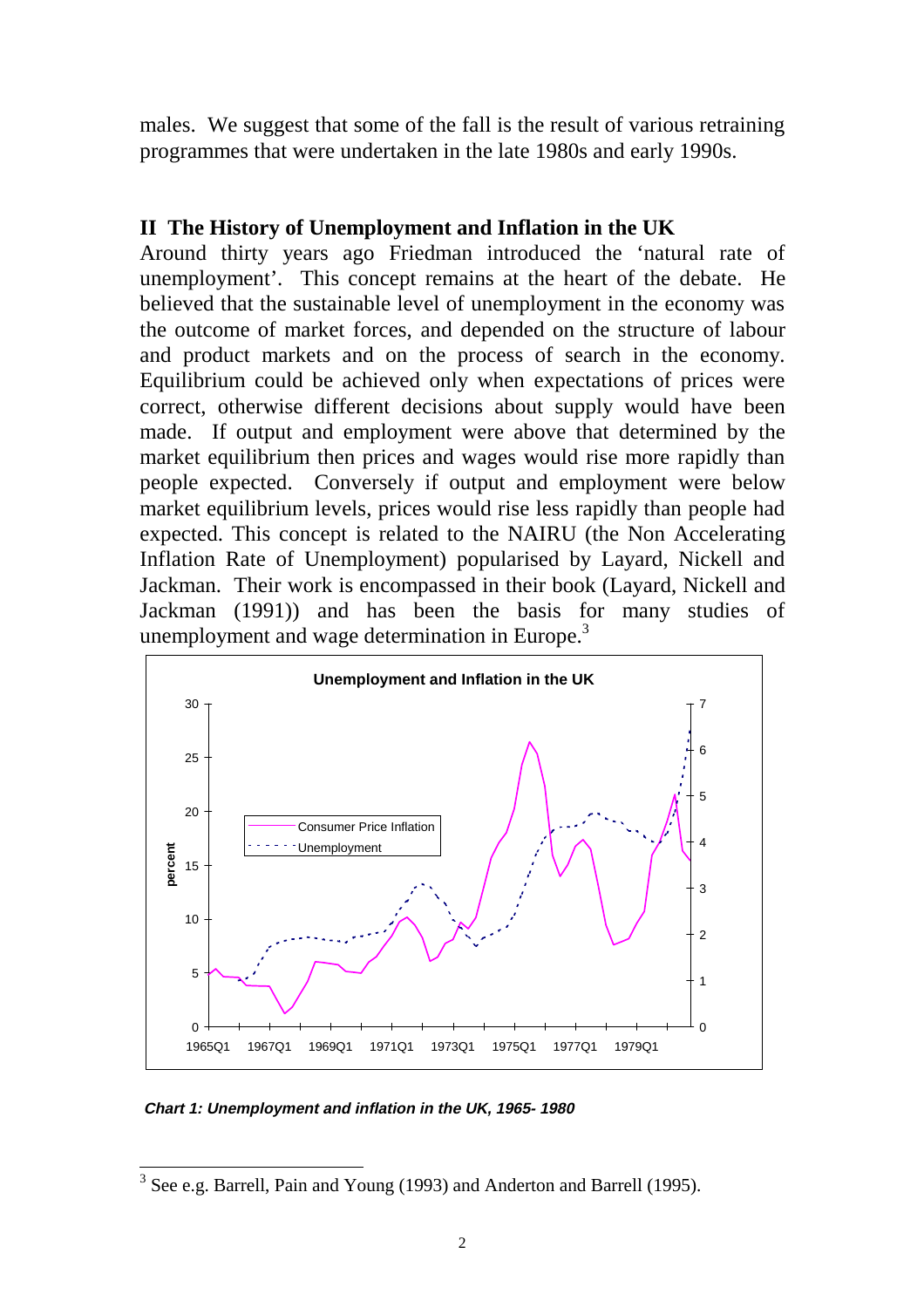This simple insight was very controversial. Keynesian economists had become convinced that there was a trade off between output and inflation, even in the long run. Politicians had begun to be persuaded that if they raised the rate of growth of demand they could have permanently lower unemployment. The boom in the UK in the early 1970s (the Barber boom) can be seen as a belated attempt to exploit this trade-off. This episode is clear in Chart One which plots inflation and unemployment in the UK in the 1960s and the 1970s. In 1966-7 unemployment rose and inflation fell, much as we would expect. Unemployment rose again in the early 1970s, and inflation, which had been rising, subsided somewhat in 1972. The level of unemployment fell again shortly after, driven down by the fiscal and monetary policy actions that were generating the Barber boom. Inflation then rose rapidly in the UK and elsewhere reaching 25% in 1974-5, partly driven by the shock to oil prices, and unemployment needed to be increased a lot to reduce it. The cycling of output and unemployment is consistent with a belief in a constant natural rate of 2% to 3% where booms caused inflation to rise relative to the level expected, and where labour and product markets were slow to react.

The history of the 1980s and 1990s could be told in a similar way, as can be seen from Chart Two. At the beginning of the decade unemployment was rising, and as a result of the associated low level of demand, inflation was falling. Between 1983 and 1987 inflation fluctuated between 3% and 7%, and unemployment remained stubbornly high. The Chancellor stimulated a post election boom in 1987, fuelling already strong demand. Unemployment fell sharply through to 1990, and inflation rose. The very rapid fall in unemployment may have increased the pressures on prices as markets were not being given time to adjust. Inflation only began to fall after another sharp rise in unemployment from late 1990 onwards.

This sounds a similar story to the 1970s, with booms and recession generated by policy or by outside events. However, unemployment was almost always above 6%, and if we use the simple view of the natural rate of unemployment implied in our stories, it must have risen rather a lot between the 1970s and 1980s. Work at the National Institute, reported below, suggests that it could have been between 8% and 9% over this period.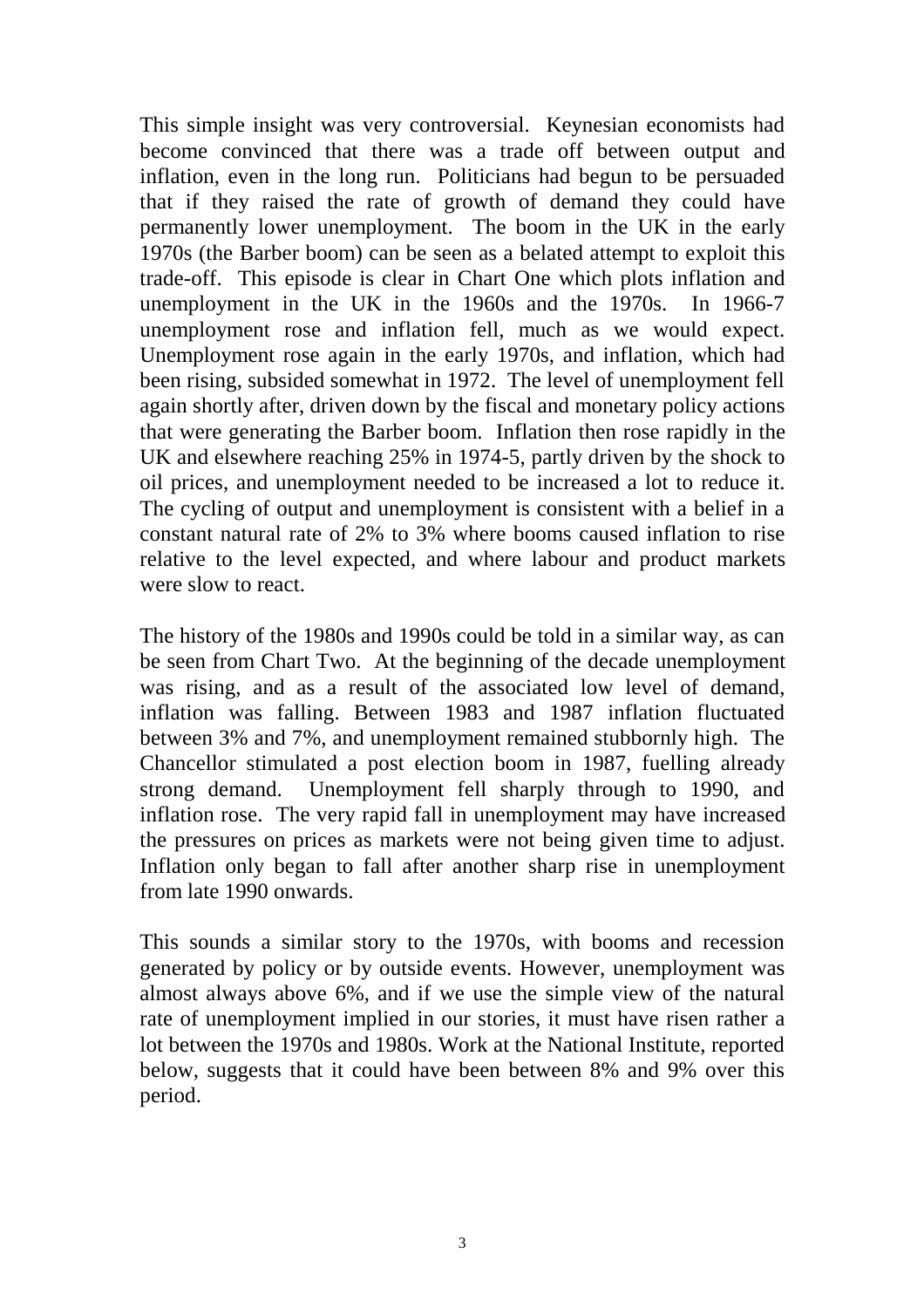

**Chart 2: Unemployment and inflation in the UK, 1981 - 1997**

#### **III The Determinants of Equilibrium Unemployment**

The rise in measured unemployment was matched by most European economies, but not by the US. Many explanations have been advanced for this phenomenon, some more convincing than others. The most commonly discussed is that the European labour markets lacked 'flexibility' and could not cope with changes to the world environment. The OECD in its *Jobs Study* (1994) stresses the importance of labour market flexibility, and they look extensively at the causes of unemployment, and these issues have been the subject of extensive academic study. It is possible that employment protection legislation and related redundancy rules slow down the adjustment of individual firms to changes in demand, and hence make the economies of Europe less flexible, as we find in Barrell and Morgan (1998). Trade Unions may also make sectoral employment shifts more difficult to undertake, and hence they may slow the adjustment to a changing pattern of demand. However, in neither case would we expect such institutions to raise the level of equilibrium unemployment in the economy unless either they themselves or the environment in which they work changed in some material way.

The rise in unemployment in Europe can either be explained by a change in the equilibrium level, or by an appeal to very slow adjustment to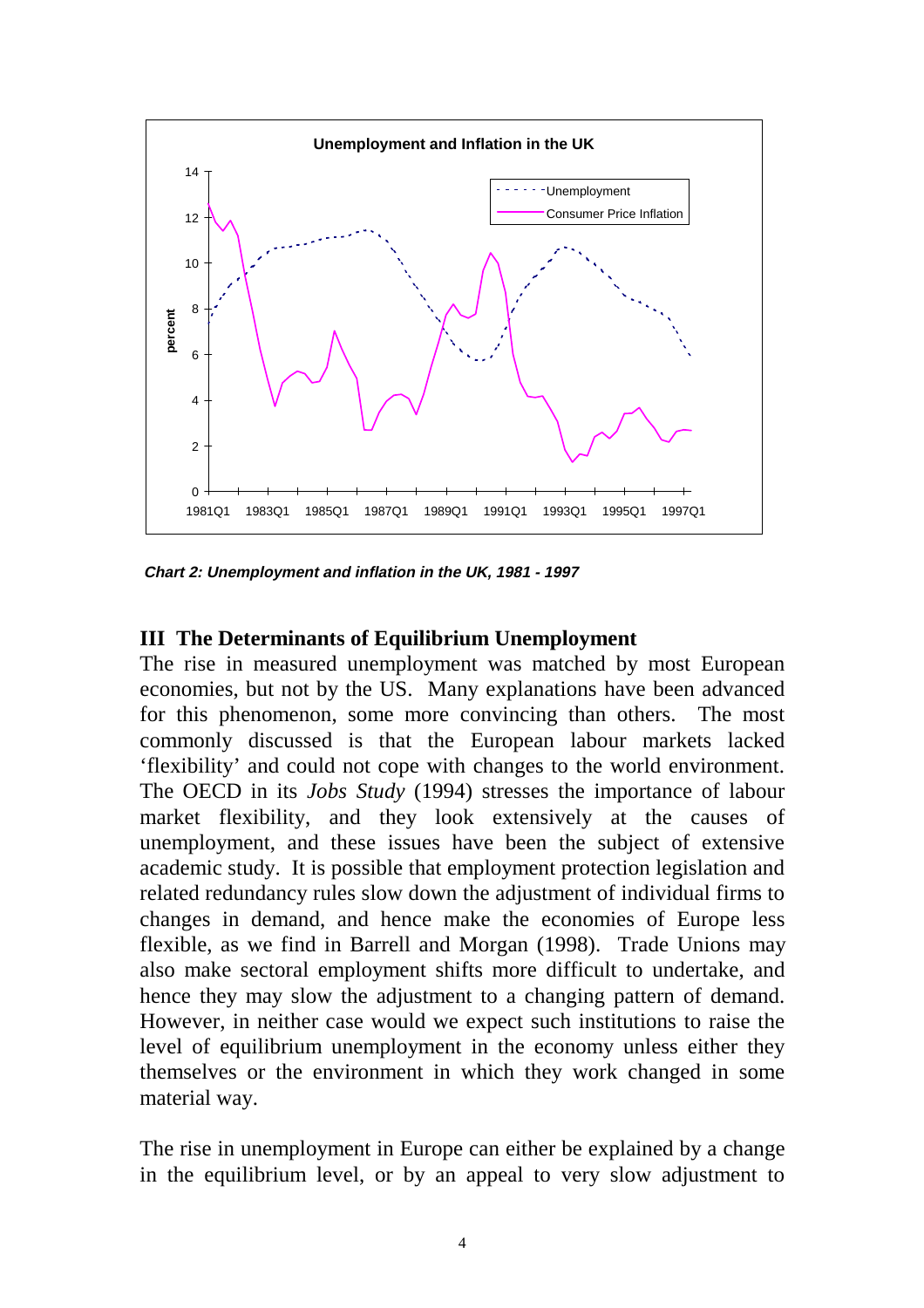changing circumstances, as is argued in Bean (1994). The latter is a possibility, especially given employment protection would slow down adjustment. However, the timescale of adjustment needed to explain high unemployment for over a decade seems rather extended. If the rise in unemployment is explained by a shift in the equilibrium rate then we have to ask what changed in Europe to change the equilibrium. The usual suspects are minimum wages, unemployment benefits and trade union bargaining power. We have investigated these and other forces at work in Barrell, Pain and Morgan (1996) where we estimate the determinants of unemployment using aggregate data over a long time period.

Minimum wages, especially if applied at a high level across all occupations, sectors and regions, could easily raise the wage floor below which jobs were not available, and hence remove the opportunities for some individuals to take paid work. In France, for instance minimum wages have become more generous relative to the average over the last 25 years, and this could easily raise equilibrium unemployment. However, this trend in minimum wages has not been common in Europe, whereas the rise in unemployment has been. Of course, each country could have its individual explanation, but this would leave the search for a single cure without a solution.

Unemployment benefits were initially designed to support individuals in spells of unemployment, partly to support their incomes, and partly to support their job search. Benefits were meant in part to improve the matching of workers to jobs, and hence improve the efficiency of the economy. However, one side effect of this would inevitably be that spells of unemployment would be lengthened by more generous benefits. As a result we would expect that higher benefits would be associated with higher levels of unemployment and longer individual spells of unemployment. Given how strong the theoretical support for a role for benefits in determining equilibrium unemployment, it is surprising that it has been difficult to find a role for them in empirical studies. However, once again, in France benefits have become more generous over the last 15 years and unemployment has been rising. The reverse is true for the UK.

Trade unions did become stronger in the 1970s, and this may help explain the strong growth in real wages that we see in chart three over the period 1976 to 1979. If bargaining power on behalf of 'insiders' increases, then real wages are likely to be pushed up, at least for these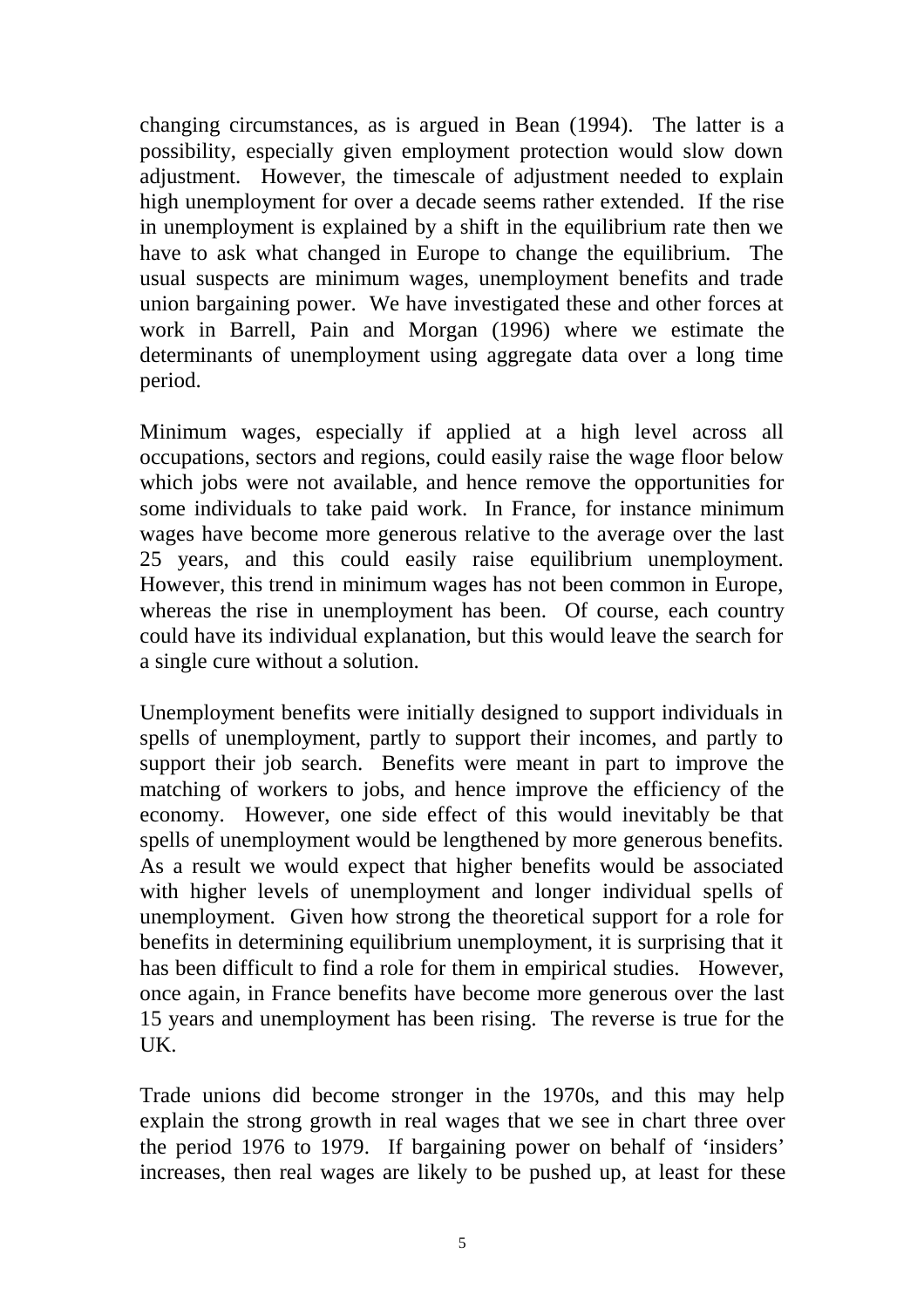workers. At higher real wages firms would probably find that they had to cut employment, and some insiders would leave that market segment dominated by trade union employment. The options available to them might include longer spells of unemployment or low paid work. In either circumstance we would expect to see sustainable or equilibrium unemployment rising. This story is appealing, but only has statistical backing in a limited number of countries. In some, such as Germany and France, it is difficult to ascertain an increase in union power in the early 1980s. In other, such as the UK, union power began to decline in 1980, but this decline had little effect on equilibrium unemployment.

What else might have driven rising unemployment in Europe? Domestic monetary policies in Europe in the early 1980s were very restrictive, raising the real rate of interest firms had to pay on borrowing. Phelps (1993) and Manning (1993) argue that there is strong theoretical and empirical evidence that real interest rates have a permanent effect on equilibrium unemployment. For instance high real rates would induce firms to shed surplus stocks to save on borrowing costs. Surplus stocks are designed to cover unexpected demands, and in the early 1980s they would have included stocks of goods for immediate sale and stocks of surplus staff immediately ready to produce when demand rose. Sustained high real interest rates would cause firms to shed both types of surplus stocks, and tight policies sustained for nearly a decade may well have held equilibrium unemployment higher than it world otherwise have been.

The 1979 rise in oil prices could itself have been a cause of the increase in unemployment, as Carruth Hooker and Oswald (1993) suggest. The shock disrupted output, and caused a major change in the nature of production. In particular it caused producers to shift out of energy intensive production methods, and this appears to have changed the demand for labour and hence the equilibrium level of employment. However, the argument by Layard and Nickell (1985) that there had been a sustained rise in equilibrium unemployment in the early 1980s were probably exaggerated, as Barrell (1993) argued, because there was not a full appreciation of the lags involved in European labour market adjustment. This is especially the case in adjustment to the oil shock as whole vintages of capital had to disappear before it was complete.

In the 1980s changes to benefits, trade union powers and other reforms in the UK should all have been driving down equilibrium unemployment, but we did not see unemployment fall consistently. Meanwhile in the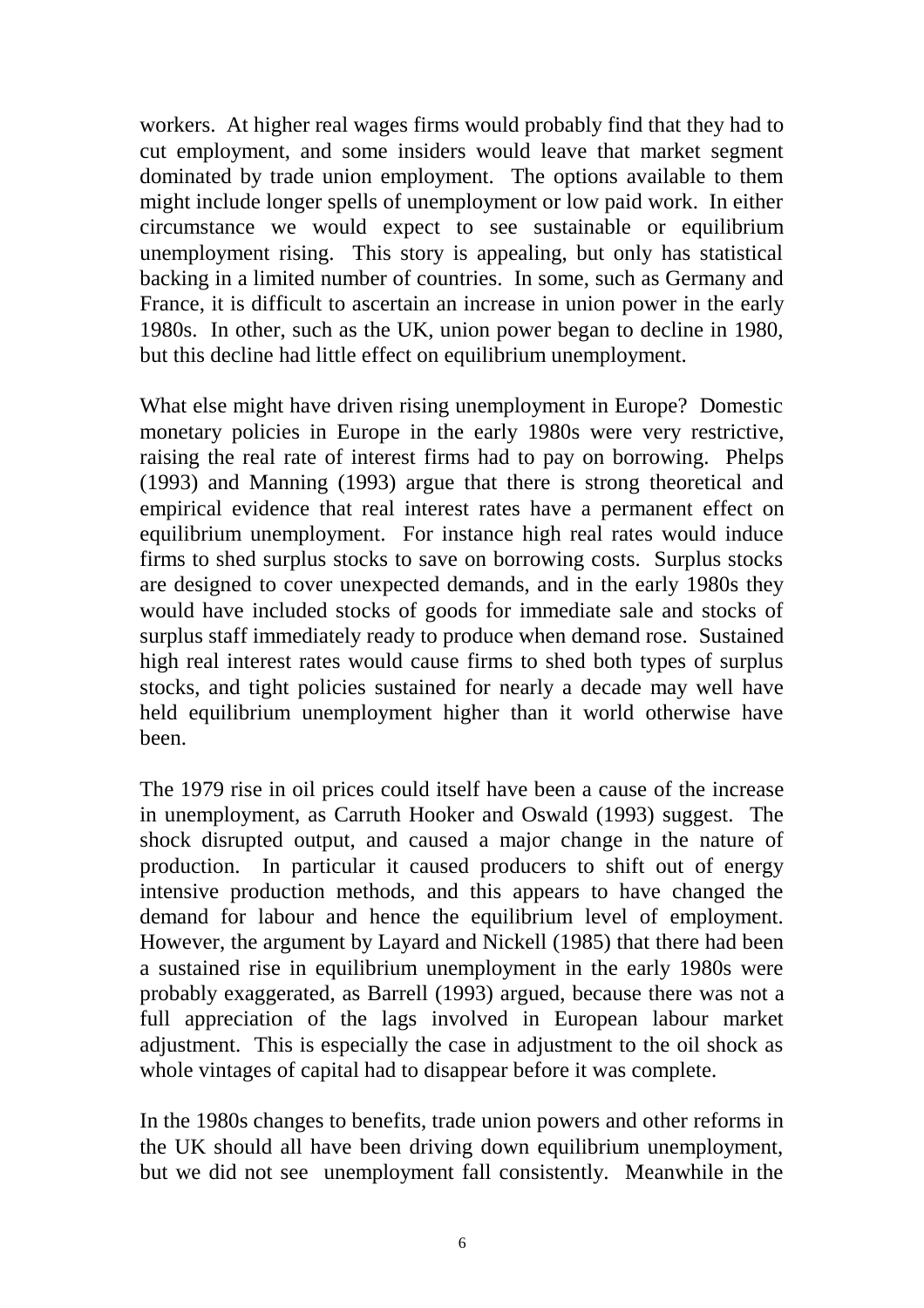US, where there is virtually no social safety net, unemployment was stable but inequality was rising. Inequality in the UK also began to rise, but at a later date. The continental Europeans maintained their social safety net and corporatist bargaining, and their unemployment tended to continue to rise over the 1980s. A constant threshold of support set at some proportion of average wages seemed to be catching more people. Various factors may have been at work, such as changing technology and competition from East Asia in particular. These factors may have been widening the distribution of incomes that were potentially available, and in particular reducing the relative potential wage of those with low skills. In the support-less US (and UK) inequality would rise as a result but unemployment would not, whereas in the supported continent unemployment would rise. This is a convincing argument, but it is difficult to find as much support for it as we would like as statisticians, although Machin (1997) does make a case. However, it is likely to be part of the explanation of what we observe, and may help us formulate policies to reduce unemployment. In particular, if we have seen some skill bias in the changing pattern of demand for goods or in technical progress, one obvious policy response is to work on reskilling the population. This is indeed what the UK was doing during the 1980s and early 1990, and it may have affected equilibrium unemployment, and we discuss this below.

#### **IV Has Equilibrium Unemployment Changed?**

The experience of the 1980's and the early 1990's suggested that the equilibrium level of unemployment had proved remarkably resistant to the changes in benefits and the legal rights of trade unions. However, the mid 1990s do not look like the previous 20 years. Chart Three plots the growth of the real wage received by workers (net of taxes) over the last 25 years. There are clear cycles, with the recession years of 1975—77, 1981 and 1991 showing falls in real wages. In general they tend to grow strongly in upswings. Real wage growth was particular strong between 1977 and 1980, perhaps explaining the rise in sustainable unemployment between the beginning and the end of the 1970s. The slower upswing following the 1981 recession was also accompanied by gradually increasing real wage growth. This was to be expected in a period of stable or falling unemployment, as our discussion above suggests. A similar pattern of rising real wages is observable in the early stages of the 1990s recovery, but from late 1992 real wage growth is remarkably subdued given the relatively steep falls in unemployment that we can see in Chart Two.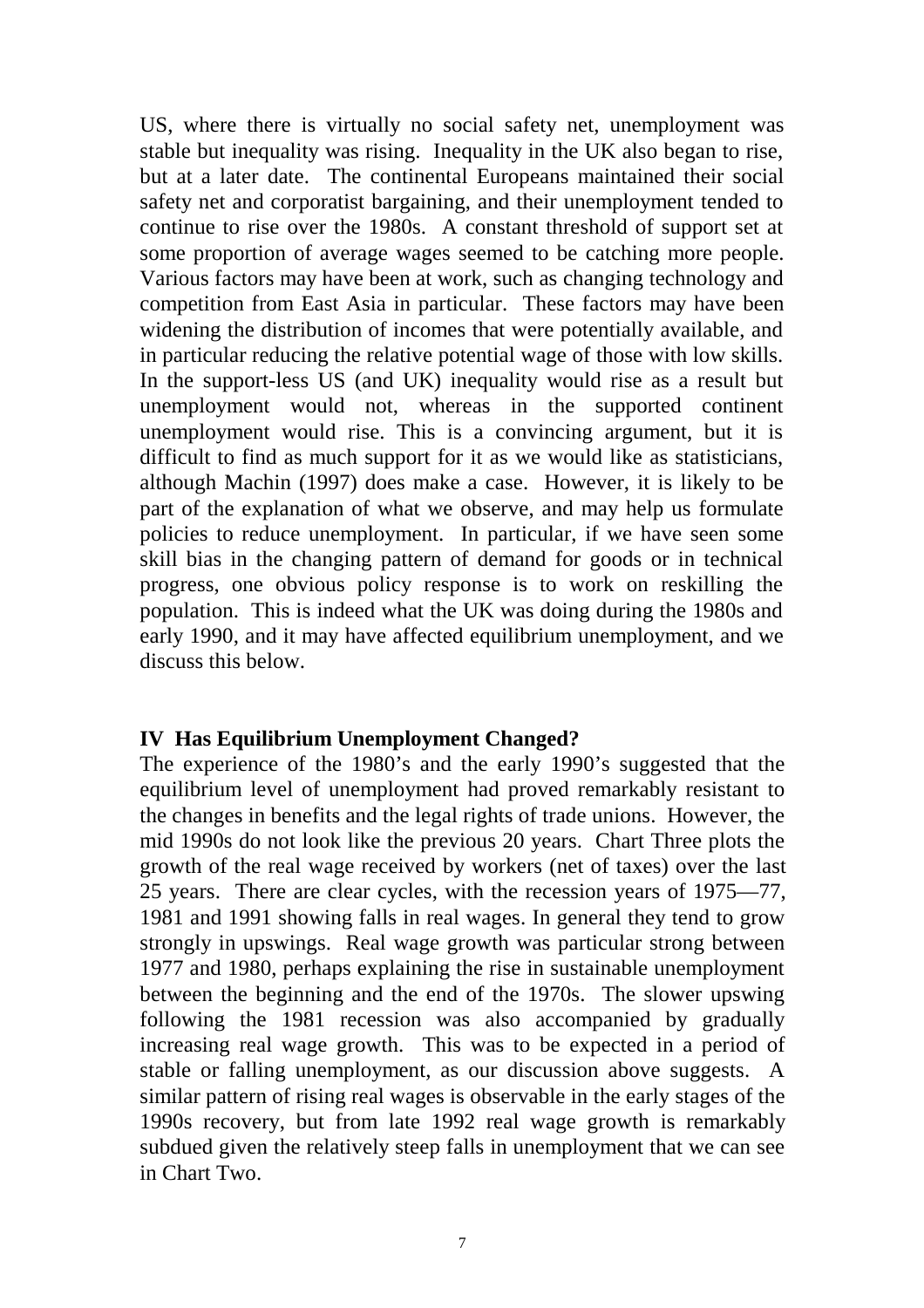

**Chart 3: Annual growth in real wages received by workers**

Our graph makes the potential change in behaviour reasonably clear. However, the techniques used to estimate the equilibrium levels of unemployment we have already discussed are not particularly well suited to picking up change at the end of the time period they use. There is evidence in the DfEE report on *Labour Markets in Recovery* (Barrell and Morgan (1996)) that the UK was beginning to behave differently. The statistical work that backed up that report (Morgan 1996a and 1996b) suggested that the level of unemployment had started to have a more significant impact on real wages after 1992 than before it. It is difficult to draw firm conclusions from a (statistically significant) change that cover only the last four years of the 25 or so used in the research. However, it is possible to investigate the potential changes in behaviour by other methods.

#### **V Using Information on Labour Market Flows**

In the approach outlined above, equilibrium unemployment is assessed using information on the stock and the *net* change in the stock of unemployed. Using another approach in this section, we estimate equilibrium unemployment using information on *gross* worker flows. At any point in time, irrespective of whether the unemployment level is stable or not, the labour market is characterised by workers moving in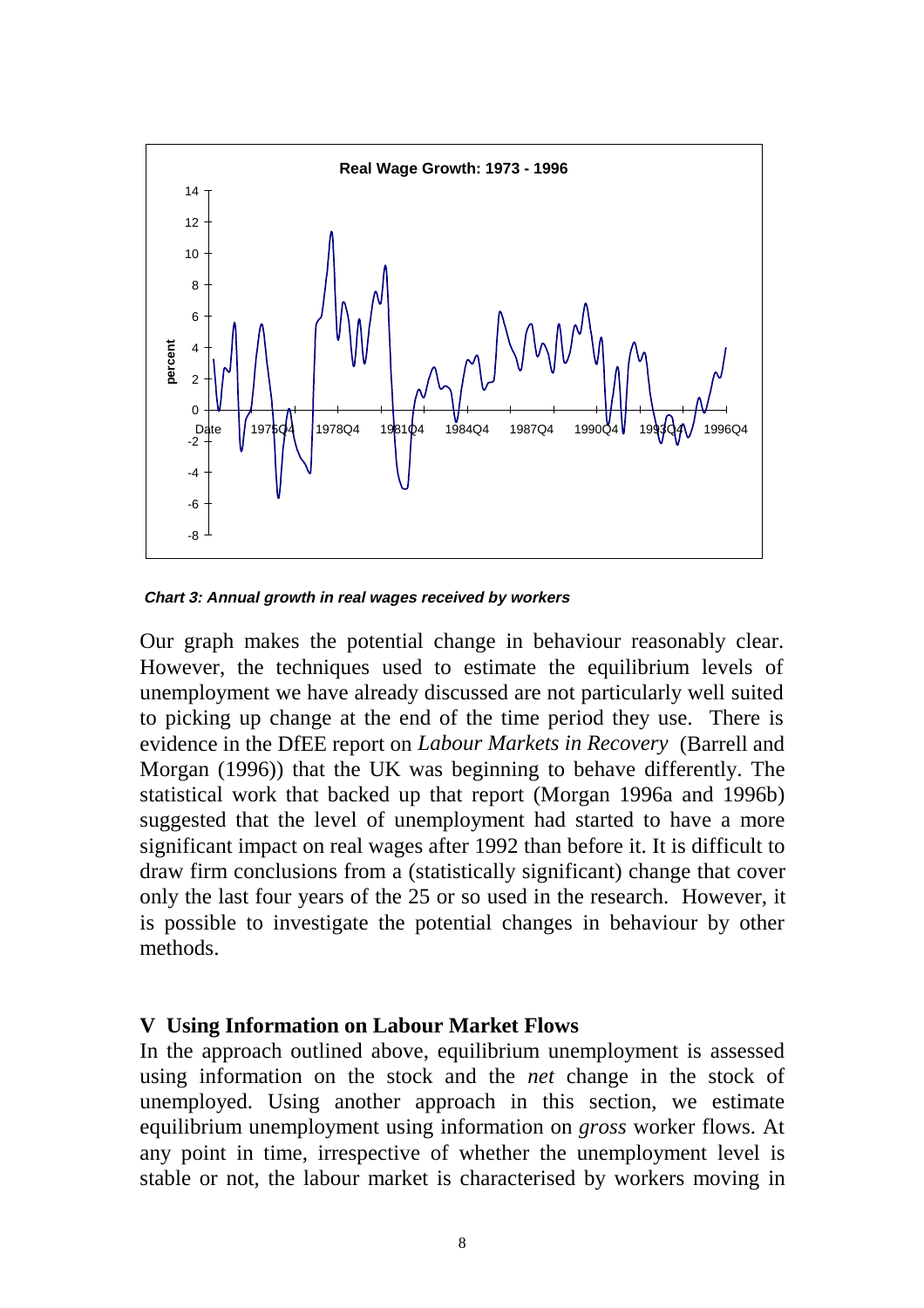and out of the labour force and between unemployment and employment. The magnitude of these flows varies over the business cycle. The number of workers moving between unemployment and employment increases in times of recession,<sup>4</sup> whereas the reverse pattern holds for flows between inactivity and employment.<sup>5</sup> To derive an estimate of equilibrium unemployment we need to use flow data from a period where the economy appears to be neither in boom nor recession<sup>6</sup>.

One of the benefits of looking at gross rather than net changes in unemployment, is that gross flows give a description of the dynamics underlying observed level changes, yielding greater insight into the mechanics of the labour market. Equilibrium flow rates should depend on factors such as the structure of the benefit system, search costs and match efficiency, and the level of wages available. Furthermore, they should depend on the skill and demographic distribution of the population. Hence they should evolve slowly and be directly affected by the structural factors affecting unemployment.

Estimates of labour market flows are obtainable from information in the Labour Force Survey (LFS). Survey respondents are questioned on their economic activity at the time of and twelve months prior to interview. Classifying individuals by their answers to these two questions gives estimates of gross worker flows between different states in the labour market in a given year.<sup>7</sup> We can define four possible labour market states: "employed" (E), "unemployed" (U), "participating in a government employment or training programme" (G) and "economically inactive" (IN). Annual population flows between different states are summarised in a matrix *X*, where element  $x_{ij}$ ,  $i = 1, \dots, 4$  and  $j = 1, \dots, 4$ , is the population that moved to state *i* this year from state *j* last year. From these population flows, the annual *rate* at which the population moves from state *j* to state *i* is simply  $q_{ij} = x_{ij}/\sum_{i} x_{ij}$ . The columns of matrix

<sup>&</sup>lt;sup>4</sup> Note that flows refer to aggregate numbers here. The cyclical pattern of aggregate flows does not translate directly to flow or transition rates.

<sup>5</sup> See Blanchard & Diamond (1990) and Davis *et al*. (1996) for the US and Burda & Wyplosz (1990), (1994) for France, Germany and the UK.

<sup>&</sup>lt;sup>6</sup> In doing this we follow the pattern of analysis in Blanchflower and Freeman (1993) and extend our analysis in Barrell and Riley (1997).

<sup>&</sup>lt;sup>7</sup> "Current Economic Activity" and "Economic Activity 12 Months Ago" are not directly comparable as the former is assessed by the interviewer, where the latter is assessed by the respondent. The respondent's own assessment is based on recall, which is likely to introduce further misclassification.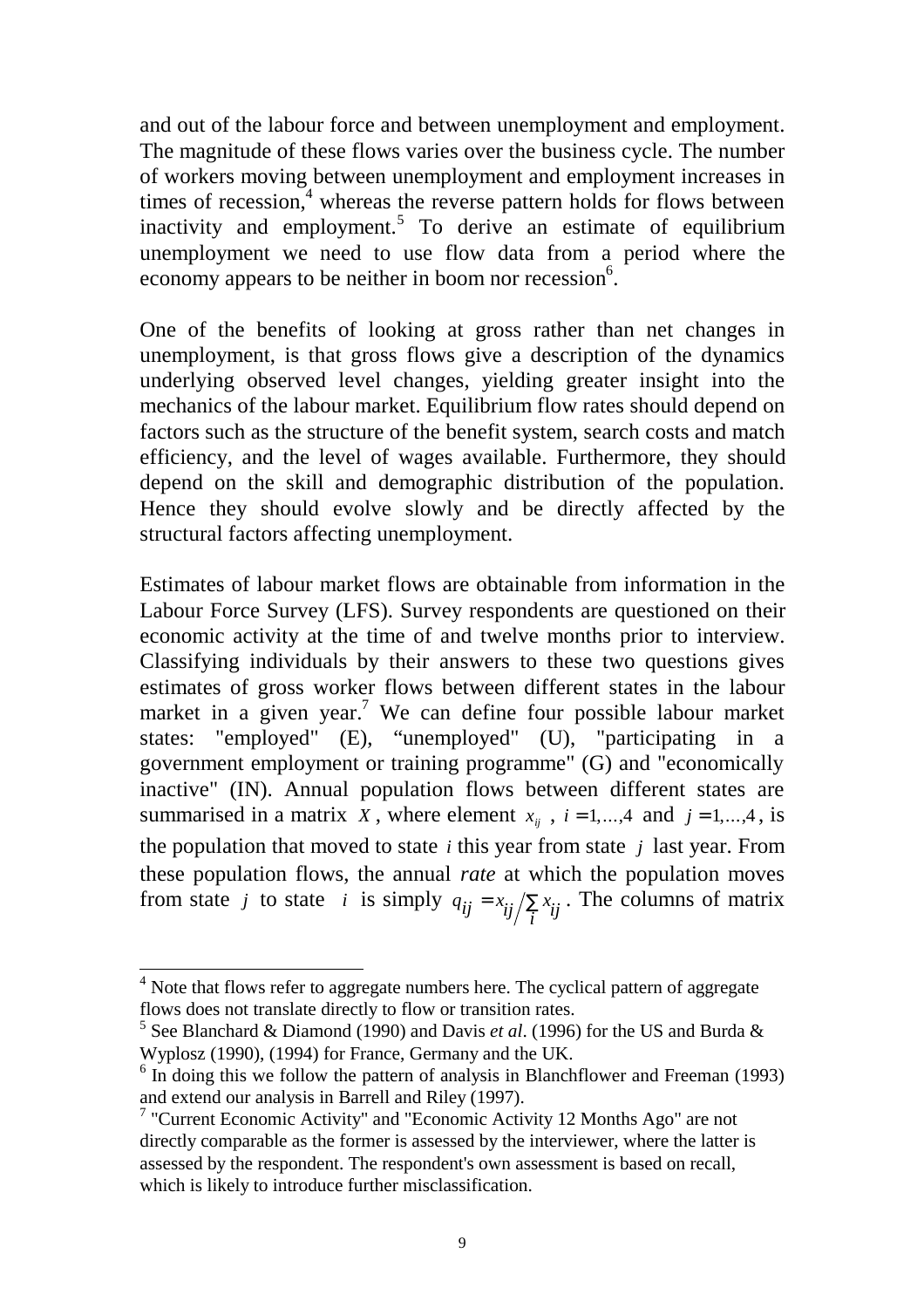$Q = [ q_{ij} ]_{i=1...4 \times 10^{-4} }$  sum to one and give the population distribution over states *i* conditional on state *j*. Transition rates for the population  $16+$ and 25+, below retirement age, are given in Table One below using the LFS from spring 1996.

| Transition Rates for the Population 16+ |        |        |        |         |  |  |  |  |
|-----------------------------------------|--------|--------|--------|---------|--|--|--|--|
|                                         | $Et-1$ | $Ut-1$ | $Gt-1$ | $INt-1$ |  |  |  |  |
| Et                                      | 0.94   | 0.33   | 0.25   | 0.17    |  |  |  |  |
| Ut                                      | 0.03   | 0.47   | 0.15   | 0.06    |  |  |  |  |
| Gt                                      | 0.00   | 0.03   | 0.49   | 0.01    |  |  |  |  |
| <b>INt</b>                              | 0.03   | 0.17   | 0.12   | 0.76    |  |  |  |  |
| Transition Rates for the Population 25+ |        |        |        |         |  |  |  |  |
|                                         | $Et-1$ | $Ut-1$ | $Gt-1$ | $INt-1$ |  |  |  |  |
| Et                                      | 0.95   | 0.31   | 0.17   | 0.11    |  |  |  |  |
| Ut                                      | 0.02   | 0.48   | 0.15   | 0.05    |  |  |  |  |
| Gt                                      | 0.00   | 0.03   | 0.57   | 0.00    |  |  |  |  |
| <b>INt</b>                              | 0.03   | 0.18   | 0.11   | 0.84    |  |  |  |  |

**Table 1: Transition Probability Matrices (t=1996)**

Column headings refer to labour market status reported last year. Row headings refer to labour market status reported this year.

Entries in each column sum to one.

The entry in (Ut-1, Et) gives the transition rate from unemployment to employment.

The most noticeable difference in transition rates between the two populations is the difference in the exit rate from inactivity, at 0.24 and 0.16 for the 16+ and 25+ year olds respectively. This is partially due to the large proportion of young people entering the workforce from education.<sup>8</sup> Most of the difference in the exit rate from inactivity is due to the transition rate from inactivity to employment, which at 0.17 for the 16+ group is much higher than 0.11 for the 25+ group. However, part of the difference is due to misreporting. A disproportionately large number of the 16-24 year olds have replied to the LFS by proxy.

<sup>&</sup>lt;sup>8</sup> This is particularly important for the early 1990s when participation in higher education amongst the under 25s rose rapidly.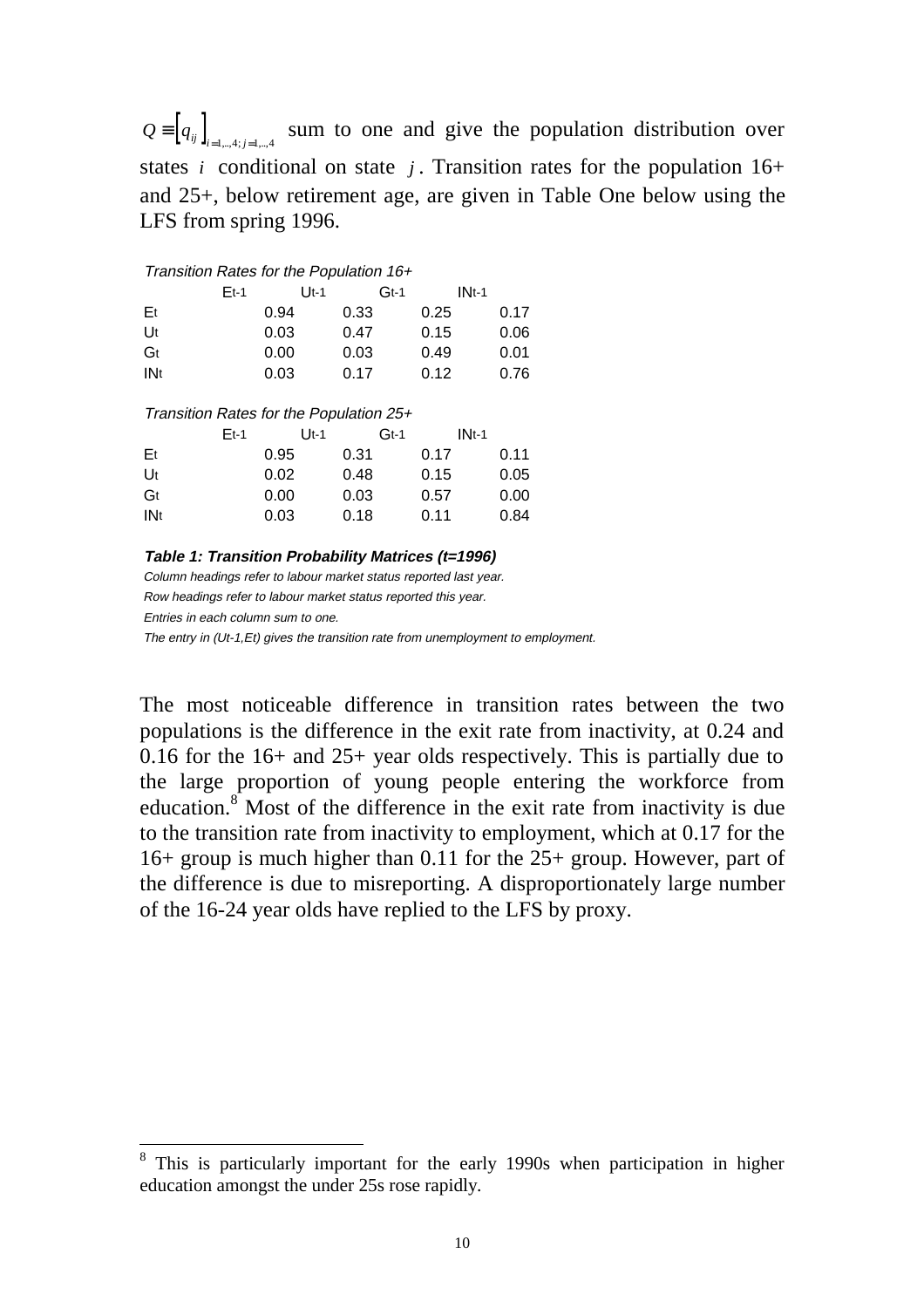

**4(b)**



**4(c)**



**Chart 4: Flows out of unemployment, inactivity and employment**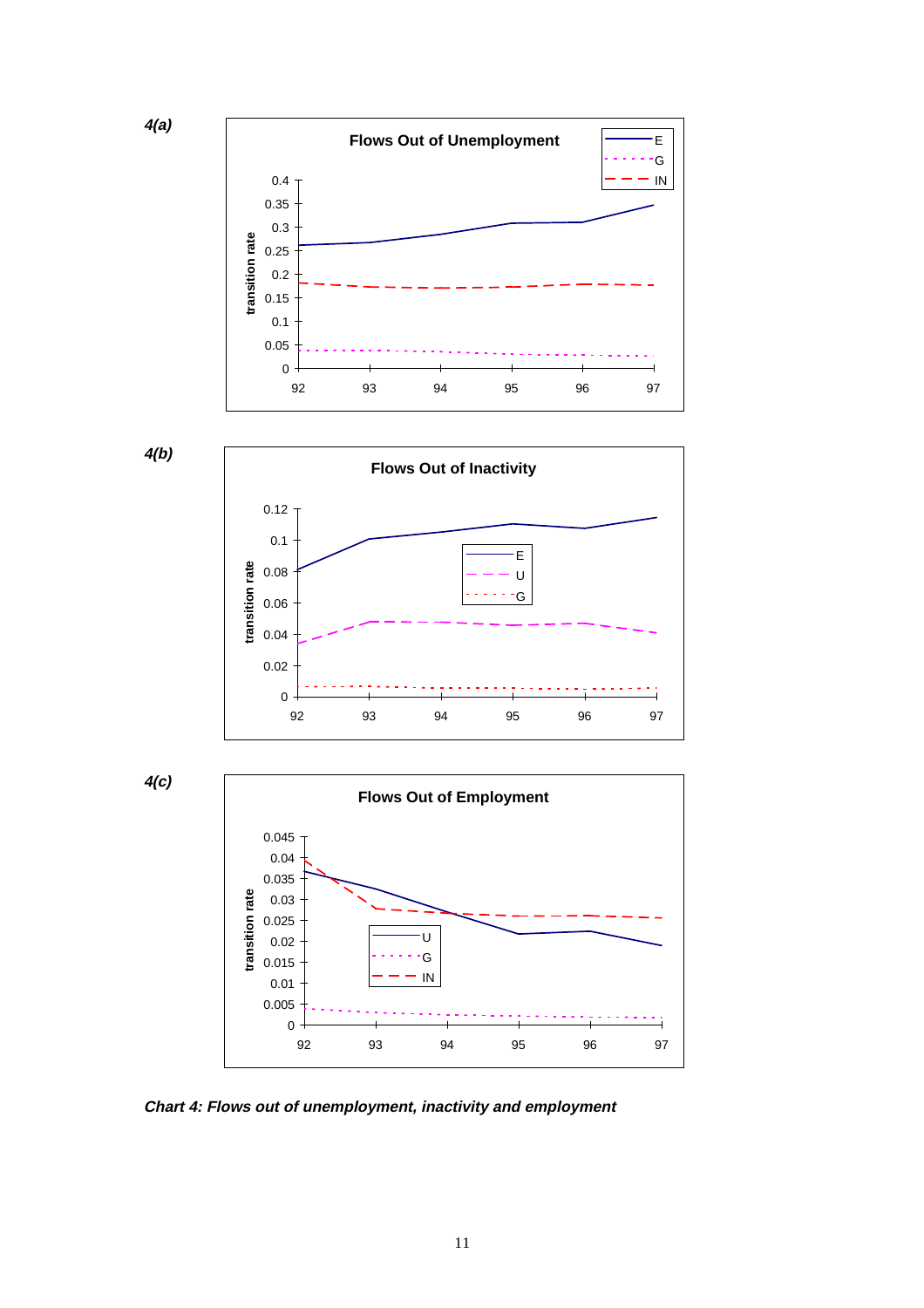Comparing the population distribution across states implied by the response to "current economic activity" in year *t* − 1 with the distribution implied by the response to "economic activity 12 months ago" in year *t* , we get an idea of the extent of misreporting. The two distributions should be roughly similar. For the population 16+, "economic activity 12 months ago" measured in year *t* systematically gives higher inactivity rates than "current economic activity" measured in year *t* − 1. As a result, the exit rate from inactivity is overstated. Excluding the 16-24 year olds significantly, and almost entirely, reduces this problem (see chart 5). Hence we proceed with the data for the population  $25+$  below retirement age.

Transition matrices for this group are reported in Appendix A for each year between 1992 and 1997.<sup>9</sup> These understate the dynamics of the labour market. People who were unemployed at times *t* and *t* − 1 are counted as never having left unemployment, although it may be the case that they have been in and out of employment during the period. There are two immediate ways of reducing this problem. Firstly, by increasing the frequency at which flows are measured, e.g. monthly or quarterly rather than annually. Secondly, one can use duration data to measure gross flows. Following Davis *et al.* (1996), gross flows into unemployment between times  $t-1$  and  $t$  are measured as the number of unemployed at time *t* reporting an unemployment spell of less than one period. Gross flows out of unemployment are measured as the number of unemployed at time  $t-1$  less the number of unemployed at time  $t$ reporting an unemployment spell of more than one period. Using this approach, the exit rate from unemployment between spring 1995 and 1996 for the population 25+ below retirement age is 0.57, compared to an exit rate of 0.52 in Appendix A. Using the duration data alone, we have to group E, G, an IN into one state, hence we stick with our current approach. Charts four a, b, and c plot the transition rates implied by the matrices in Appendix A.

#### **VII Equilibrium Unemployment**

 $\overline{a}$ 

To arrive at an estimate of equilibrium unemployment a few assumptions are necessary. Assume that transition rates between different states in the labour market are independent of time and independent of previous and current population distributions across states in the labour market.

<sup>&</sup>lt;sup>9</sup> The definition of unemployment provided by the International Labour Office is used throughout the paper, hence the flow rates are not comparable with flows in and out of claimant unemployment.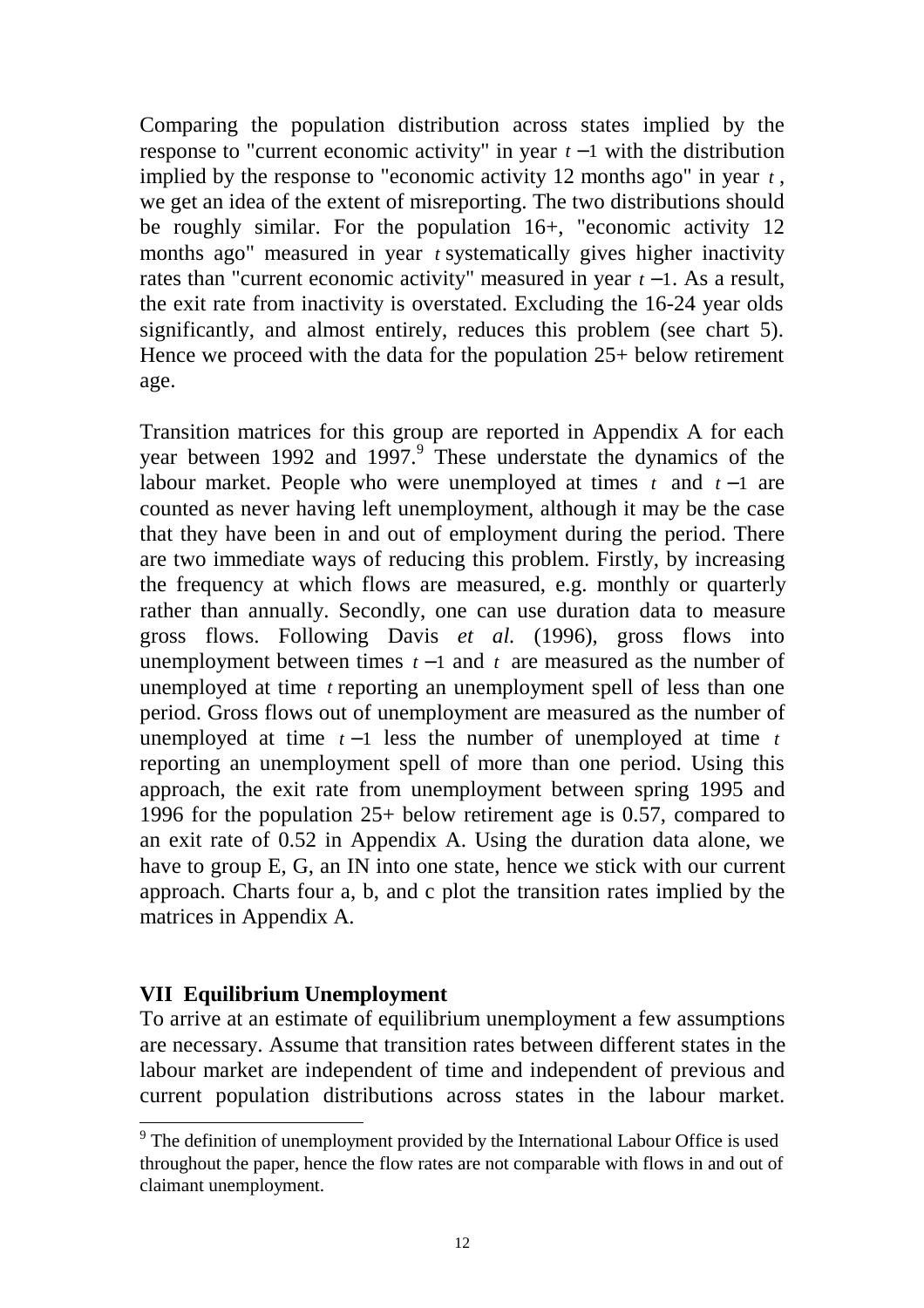Letting the vector  $x_t$  describe the distribution of the population across labour market states at time *t* , the assumptions on flow rates imply that the process  $\{X_t\}_{t=0}^{\infty}$  is a Markov chain with  $x_t = Q \cdot x_{t-1}$ , where Q is as above. It is then possible to derive the steady state distribution or longrun equilibrium distribution associated with *Q*. The steady state distribution of the population across labour market states is given by  $x^*$ , where  $x^* = Q \cdot x^*$ , and the steady state probability distribution of the population is  $p^* = sx^*$ , where *s* is a scalar solving  $\sum_i x_i^* = 1/s$ .<sup>10</sup>

Steady state distributions associated with each of the probability matrices from 1992 to 1997 are listed below in Table Two along with the actual distribution at the beginning and end of the year in question (e.g. 1996 refers to the flow between spring 1995 and spring 1996).

The steady state distributions vary substantially over the 6 years, with steady state unemployment *as a percentage of the population* decreasing from 7.3 per cent in 1992 to 4.2 per cent in 1997. This is to be expected given the variation of gross flows and transition rates over the business cycle. Clearly these cannot all be useful estimates of long-run equilibrium in the labour market. A useful estimate of long-run equilibrium must be derived from equilibrium labour market dynamics. If the economy is in the midst of boom or recession, flow rates are not at their long-run equilibrium values. Looking at the flow rates illustrated in charts four a, b, and c above, they appear to be stable around 1995 and 1996, a time at which the UK economy is neither in boom nor recession.

If flows are approximately at equilibrium, they do not necessarily imply that stocks are. However, we must expect that the stocks are close to their long-run equilibrium level as well, otherwise, by way of a circular argument, flows should be changing and are therefore not at their longrun equilibrium values. Charts 5 a and b show unemployment and inactivity at time  $t - 1$ , time  $t$  and in steady state, corresponding to the

 $\overline{a}$ 

<sup>&</sup>lt;sup>10</sup> A non-zero  $x^*$  exists since  $(Q-I)$ , where *I* is the indentity matrix, does not have full rank. To find steady state probability distributions  $p^*$  for each year, we calculate the eigenvalues and eigenvectors for each of the probability matrices reported in Appendix A. The eigenvalues and the associated eigenvectors are listed in Appendix B. The eigenvector corresponding to the unit root can be rescaled to arrive at both *p*<sup>∗</sup> and  $x^*$ . Given that the transition matrix for each year has four real roots, only one of which equals unity both in absolute and numeric terms, the labour market probability distribution converges to steady state  $p^*$  from any prior distribution (see Bartlett (1955), p.28).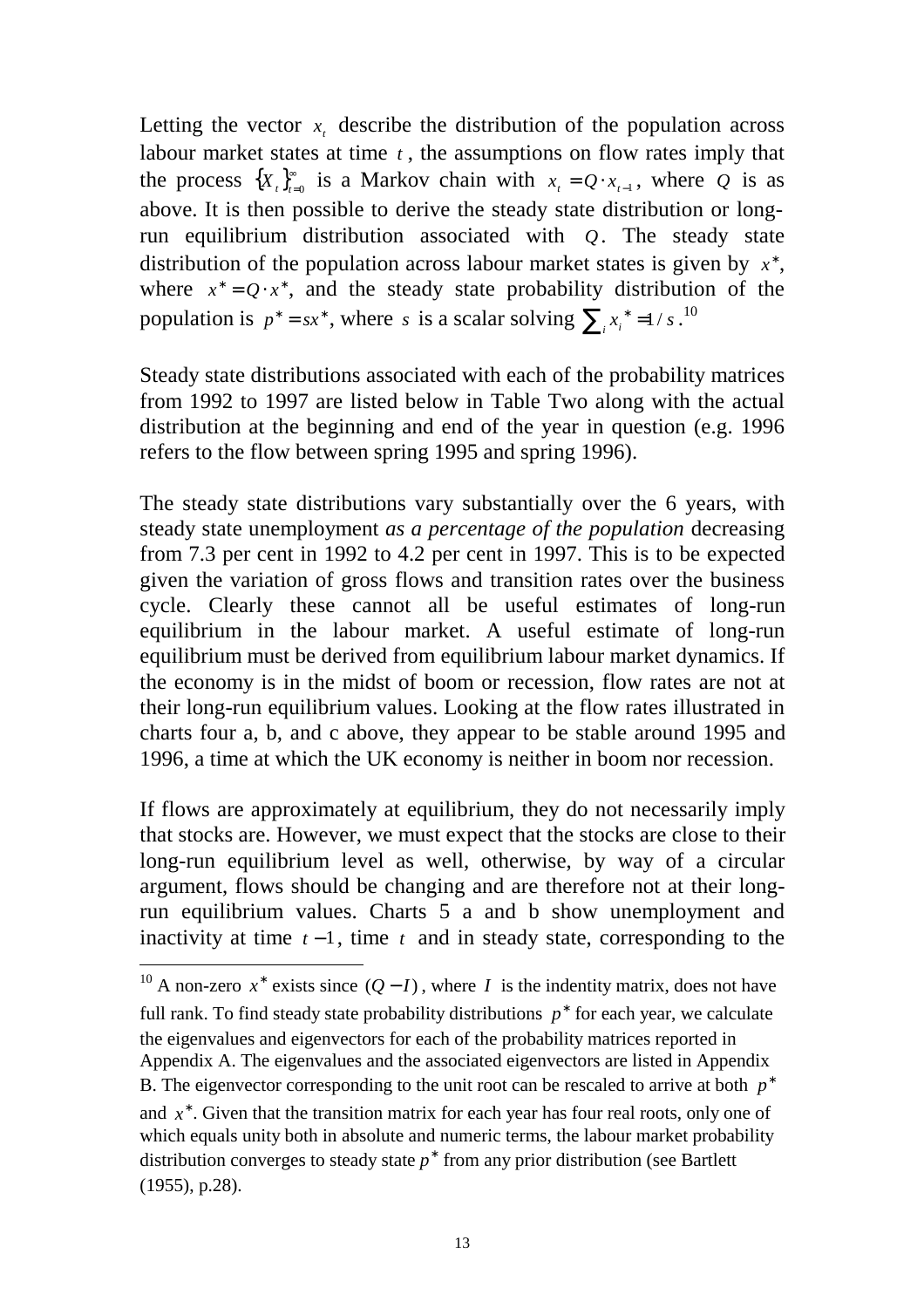numbers in table 3. Actual unemployment and inactivity between 1995 and 1996 are not too far from the steady state implied by the flows between these two years. The flows between spring 1995 and spring 1996 suggest that equilibrium unemployment is around 5.2% of the population over 25 below retirement age, around half a point below the level in 1995, and close to that in 1996.  $11$ 

| <b>EMPLOYMENT</b>     | 1992 | 1993 | 1994 | 1995 | 1996 | 1997 |
|-----------------------|------|------|------|------|------|------|
| 12 months ago         | 0.71 | 0.74 | 0.74 | 0.74 | 0.74 | 0.75 |
| Currently             | 0.68 | 0.73 | 0.74 | 0.74 | 0.75 | 0.76 |
| <b>Steady State</b>   | 0.59 | 0.69 | 0.73 | 0.76 | 0.75 | 0.77 |
| <b>UNEMPLOYMENT</b>   | 1992 | 1993 | 1994 | 1995 | 1996 | 1997 |
| 12 months ago         | 0.05 | 0.07 | 0.07 | 0.06 | 0.06 | 0.05 |
| Currently             | 0.06 | 0.07 | 0.07 | 0.06 | 0.05 | 0.05 |
| <b>Steady State</b>   | 0.07 | 0.07 | 0.06 | 0.05 | 0.05 | 0.04 |
| <b>GOV. PROGRAMME</b> | 1992 | 1993 | 1994 | 1995 | 1996 | 1997 |
| 12 months ago         | 0.01 | 0.01 | 0.01 | 0.01 | 0.00 | 0.00 |
| Currently             | 0.01 | 0.01 | 0.01 | 0.01 | 0.01 | 0.01 |
| <b>Steady State</b>   | 0.01 | 0.01 | 0.01 | 0.01 | 0.01 | 0.01 |
| <b>INACTIVE</b>       | 1992 | 1993 | 1994 | 1995 | 1996 | 1997 |
| 12 months ago         | 0.23 | 0.19 | 0.19 | 0.19 | 0.20 | 0.19 |
| Currently             | 0.25 | 0.19 | 0.19 | 0.19 | 0.19 | 0.19 |
| <b>Steady State</b>   | 0.32 | 0.22 | 0.20 | 0.19 | 0.19 | 0.18 |

**Table 2: Labour market status last year, currently and in steady state**

 $\overline{a}$ 

Boom and recession are not the only factors that bring transition rates away from long-run equilibrium. Changes in legislation may also introduce short term disturbances. For example, in October 1996 Unemployment Benefit was replaced by Job Seeker's Allowance, introducing reductions in the size and duration of benefits available for the unemployed. Some respondents categorised as unemployed in 1996 might for purely cosmetic reasons be categorised as inactive in 1997. More importantly, some of the unemployed in 1996 may have been forced to flow into employment in 1997. These changes in flow rates are

 $11$  Darby et al. (1985) decompose transition rates into a "normal" and a "cyclical" component, using the normal component to estimate the natural rate. However, this is only possible with a longer time series. Blanchflower & Freeman (1994) estimate the natural rate with information on transition rates for one year only.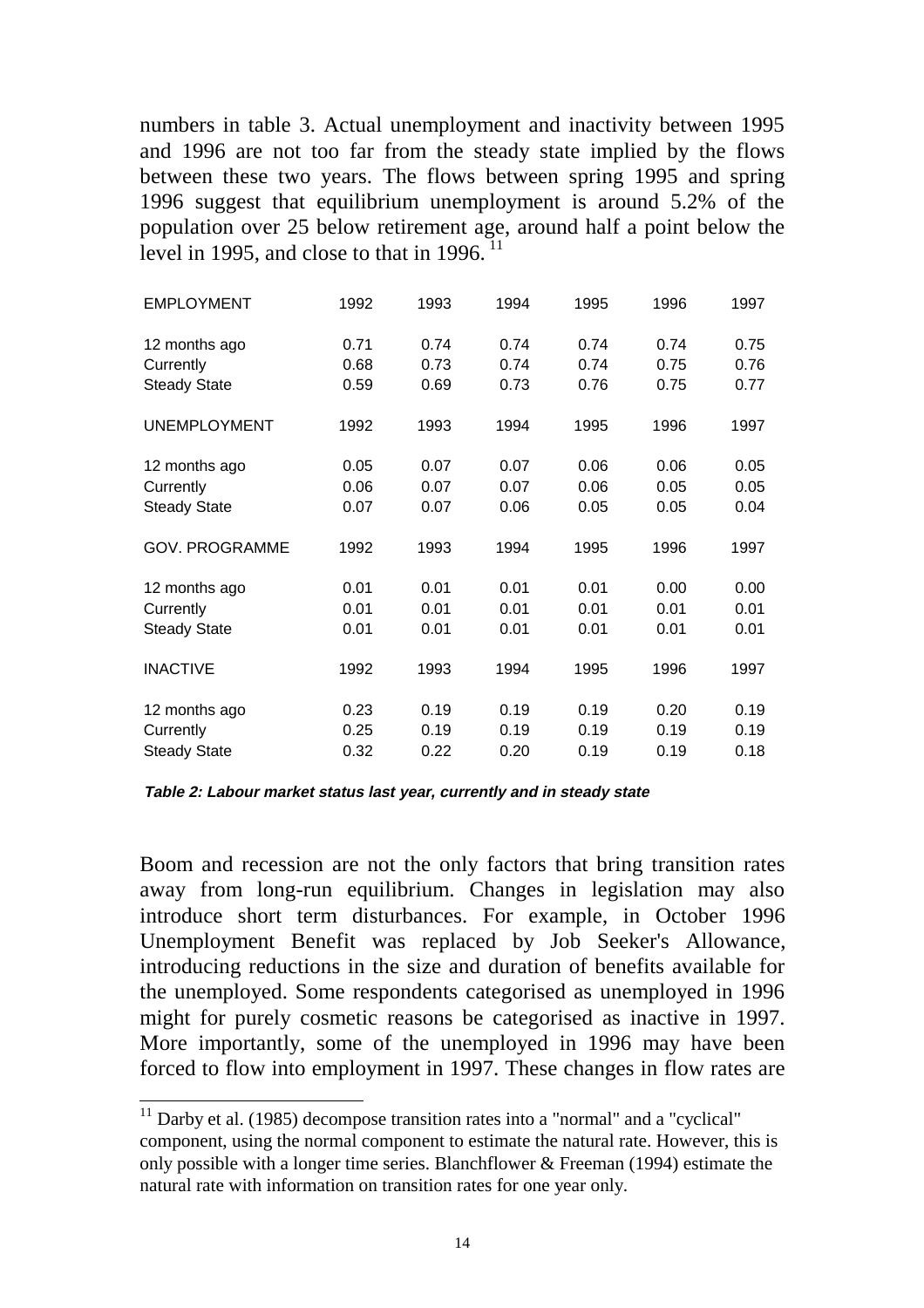temporary and do not reflect equilibrium changes, and may be misleading if used to estimate long-run equilibrium.



**Chart 5: Unemployment and inactivity last year, currently and in steady state**

In deriving an estimate of long-run equilibrium unemployment, we assumed that transition rates between states were independent of time and independent of previous and current distributions across states. It is worth noting that the independence assumptions are essentially only applied to "stable" flow rates, since we do not use flow rates in years where the economy is far from long-run trend. Here we mention two problems with the independence assumptions, both arising from the high level of aggregation employed. Firstly, if an individual's probability of exiting unemployment depends on unemployment duration, then the aggregate exit rate from unemployment will depend on the distribution of individual unemployment durations and hence on the history of the aggregate population distribution across labour market states.<sup>12</sup> Secondly,

<sup>&</sup>lt;sup>12</sup> Microeconomic evidence on the duration dependency of exit rates from unemployment is not conclusive, see Devine and Kiefer (1991). Noting the sensitivity of the results from this research to unobserved individual heterogeneity, Jackman and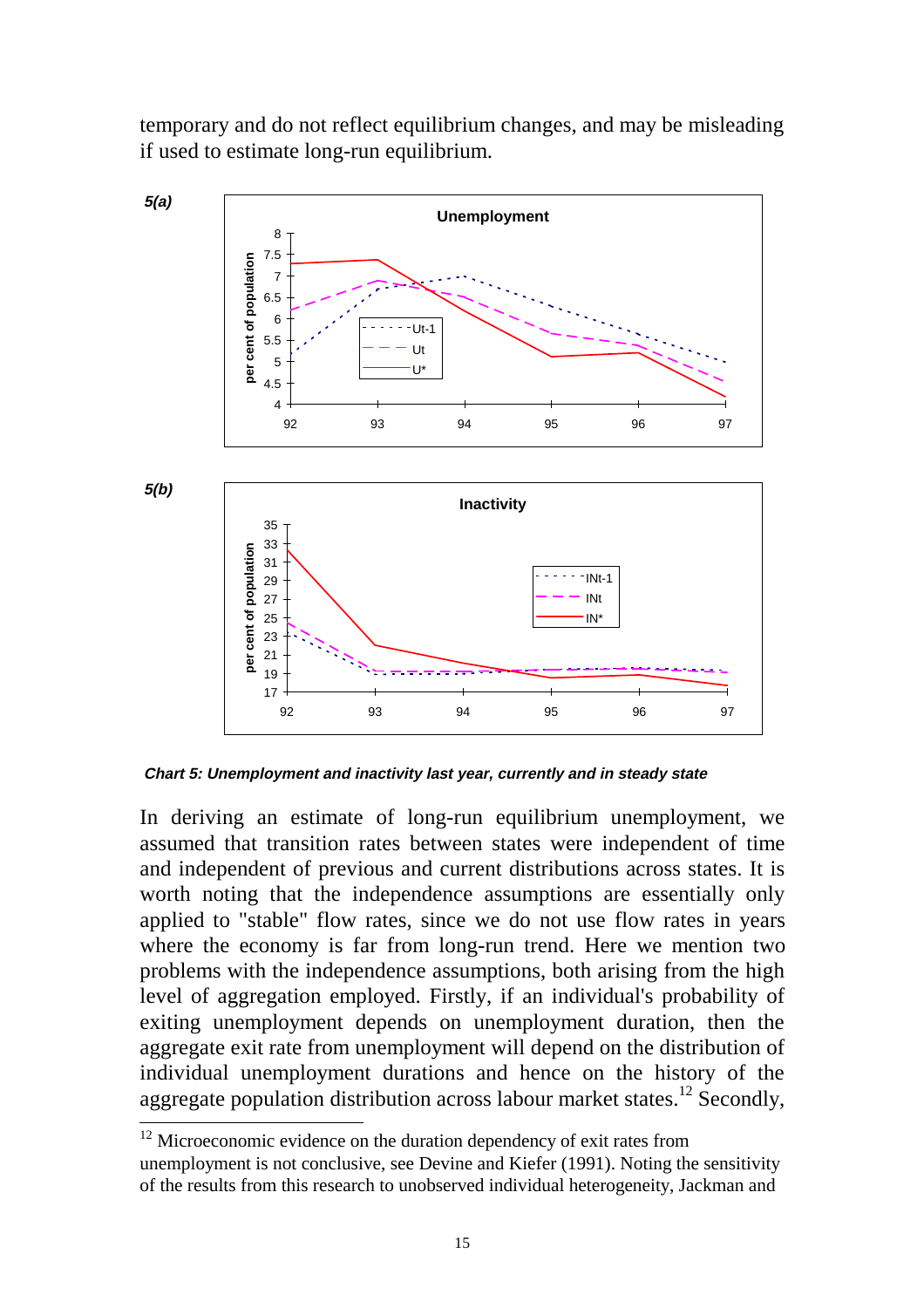gross flow rates vary substantially by age and gender implying that the population's demographic composition in each labour market state is relevant in determining flow rates.<sup>13</sup> This means one cannot necessarily assume that flow rates are independent of time in the context above.<sup>14</sup>



**Chart 6: Convergence to steady state employment and unemployment**

 $\overline{a}$ 

The extent to which these two issues affect the results is unclear and our results should be interpreted with caution.<sup>15</sup>

Layard (1991) find negative duration dependence using data from 1968-1988 on aggregate quarterly flows of males out of unemployment in Great Britain.

<sup>13</sup> See e.g. Davis *et al.* (1996), Blanchard & Diamond (1990) or Gönül (1992) for differences in gross flow rates by age and gender.

 $14$  We cannot assume that aggregate transition rates replicate the demographic composition in each state from one period to the next, implying that transition rates at time  $t_1$  and time  $t - 1$  are equal only by chance.

 $15$  It is however possible to improve upon both problems within the Markov chain framework. The population's demographic distribution can be taken into account by analysing age and gender groups separately. Duration dependence can be taken into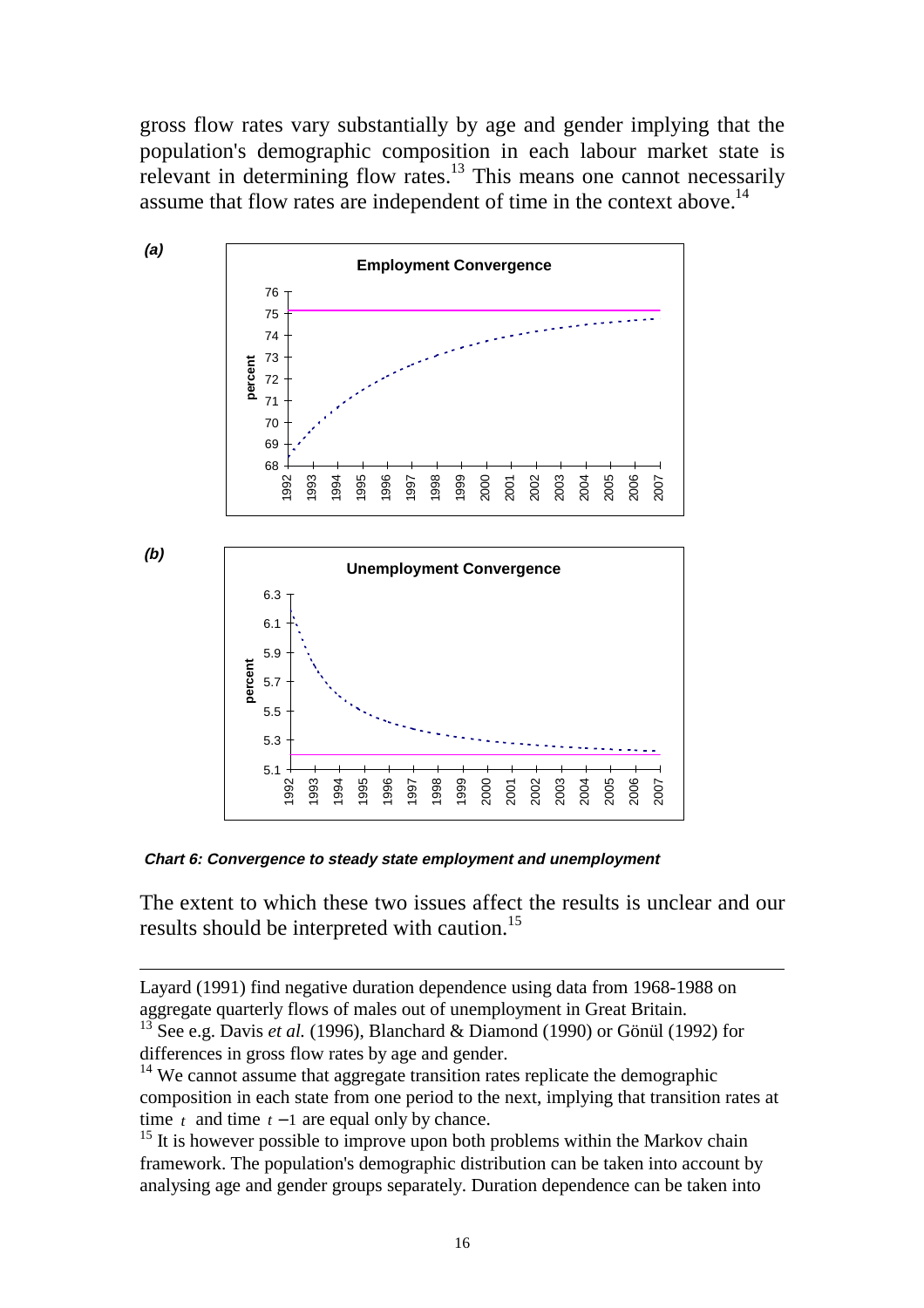Despite these cautions, it is interesting to look at the speed of convergence implied by equilibrium flow rates. Charts six a and b illustrate convergence to steady state from a deviation equivalent to the actual population distribution across states in 1992. After seven years, employment has completed almost three quarters of its total adjustment. Unemployment convergence is faster with more than three quarters of its total adjustment complete after only four years. The cyclicality of flow rates implies that the actual speed of convergence is faster.

#### **VIII Has Equilibrium Unemployment Changed?**

Repeating this question from above, we are now in a better position to give an answer. In order to judge whether the equilibrium level of unemployment has fallen in the 1990s we compare our steady state unemployment rate for the population 25+ below retirement age with actual unemployment for this group through the 1980s and 1990s. Our steady state (unemployment at approximately six and a half per cent of the workforce) is 2% below the pre 1993 average, and below the level reached at the height of the boom at the end of the 1980s. It is also below steady state unemployment rates for this group calculated on 1979 and 1990 gross flow data. Both of these years and 1996 are at comparable stages in the business cycle. In 1990 steady state unemployment for the 25+ group was around 7.2 percent. We conclude that there has been a change in equilibrium unemployment. Much of the fall in steady state unemployment has been matched by a rise in steady state inactivity. There has not been a significant change in the sustainable level of employment.

It would be useful to understand the reasons for these changes. Have the unemployed merely been classified as inactive? Although equilibrium employment has risen, it has not risen by much. Within the framework above, we would want to investigate which factors influence transition rates in different age and gender groups. Without undertaking such an investigation, we suggest that the reduction in equilibrium unemployment from the 1980s to the 1990s is in part due to an increase in labour force skills.

 $\overline{a}$ 

account by classifying unemployment (and perhaps employment and inactivity) of different durations as separate states, see Orszag (1997).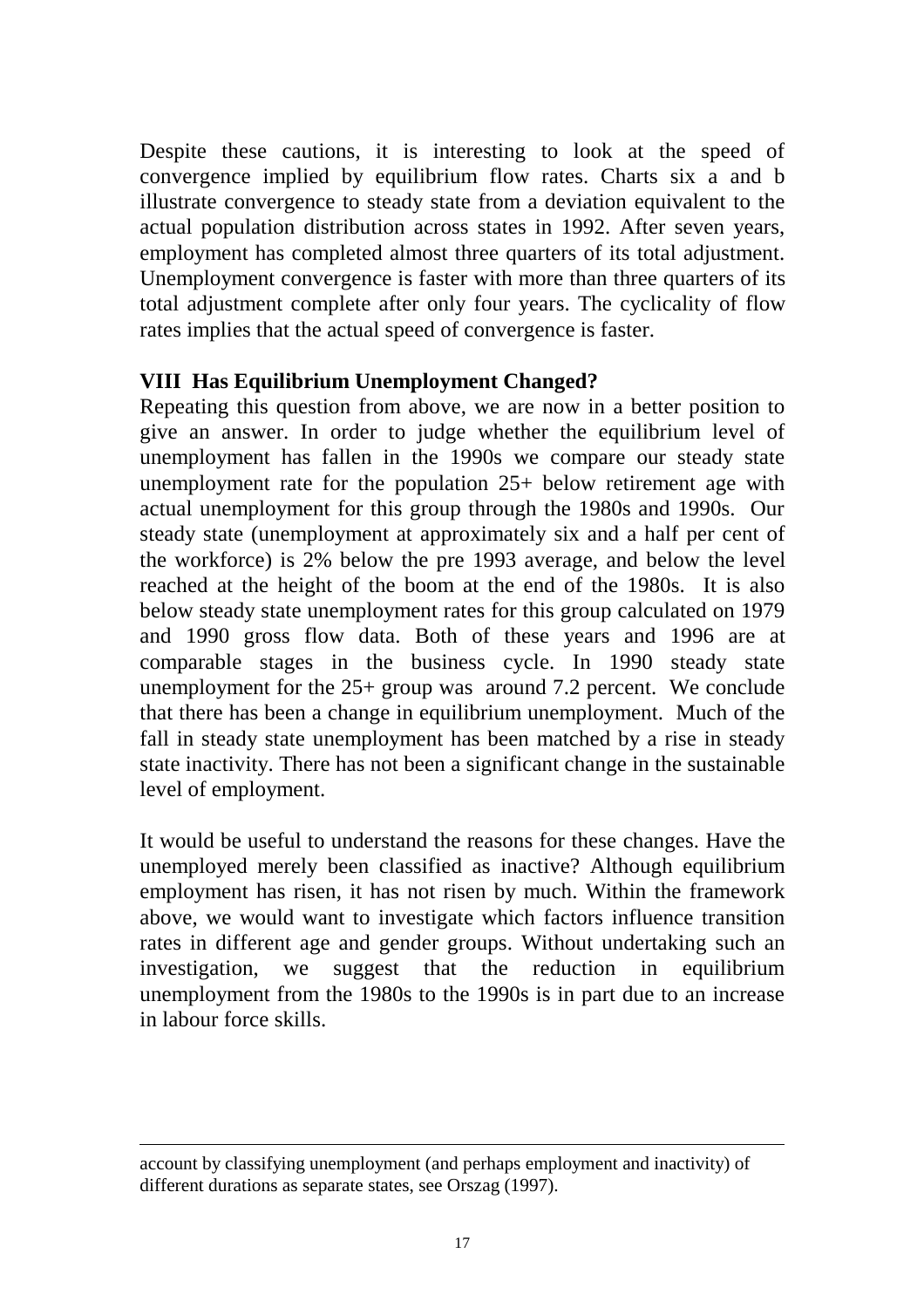

#### **Chart 7: Entrants into government training programmes, Great Britain 83/84 - 95/96**

Youth training programmes include Youth Training Schemes (September 1983 to April 1991), Youth Training (from April 1991 onwards), Modern Apprenticeships (from September 1995 onwards). Youth training programmes are available to 16 and 17 year olds leaving school but unable to find work with a local employer.

Adult training programmes include Training Opportunities Programme (83/84 only), Occupational Training (84/85) only, Open Tech (83/84 - 86/87), Old Job Training Scheme (85/86 - 88/89), New Job Training Scheme (86/87 - 88/89), Training Linked to Community Programmes (84/85 - 88/89), Employment Training and Training for Work (from September 1988 onwards), Employment Action (91/92 - 92/93).

Adult training programmes are available to the long-term unemployed age 18 and above. Data from Table A21 in Training Statistics 1996 by the Department for Education and Employment.



#### **Chart 8: Factors limiting output in UK manufacturing: July 1979 - October 1997** Source: CBI Industrial Trends Surveys Firms are asked which factors are likely to constrain their output over the next four months. The chart plots the percentage of firms that mention skilled labour and/or plant capacity in reply.

As mentioned in previous sections, there is little coherent evidence that high levels of equilibrium unemployment in Europe in the 1980s can be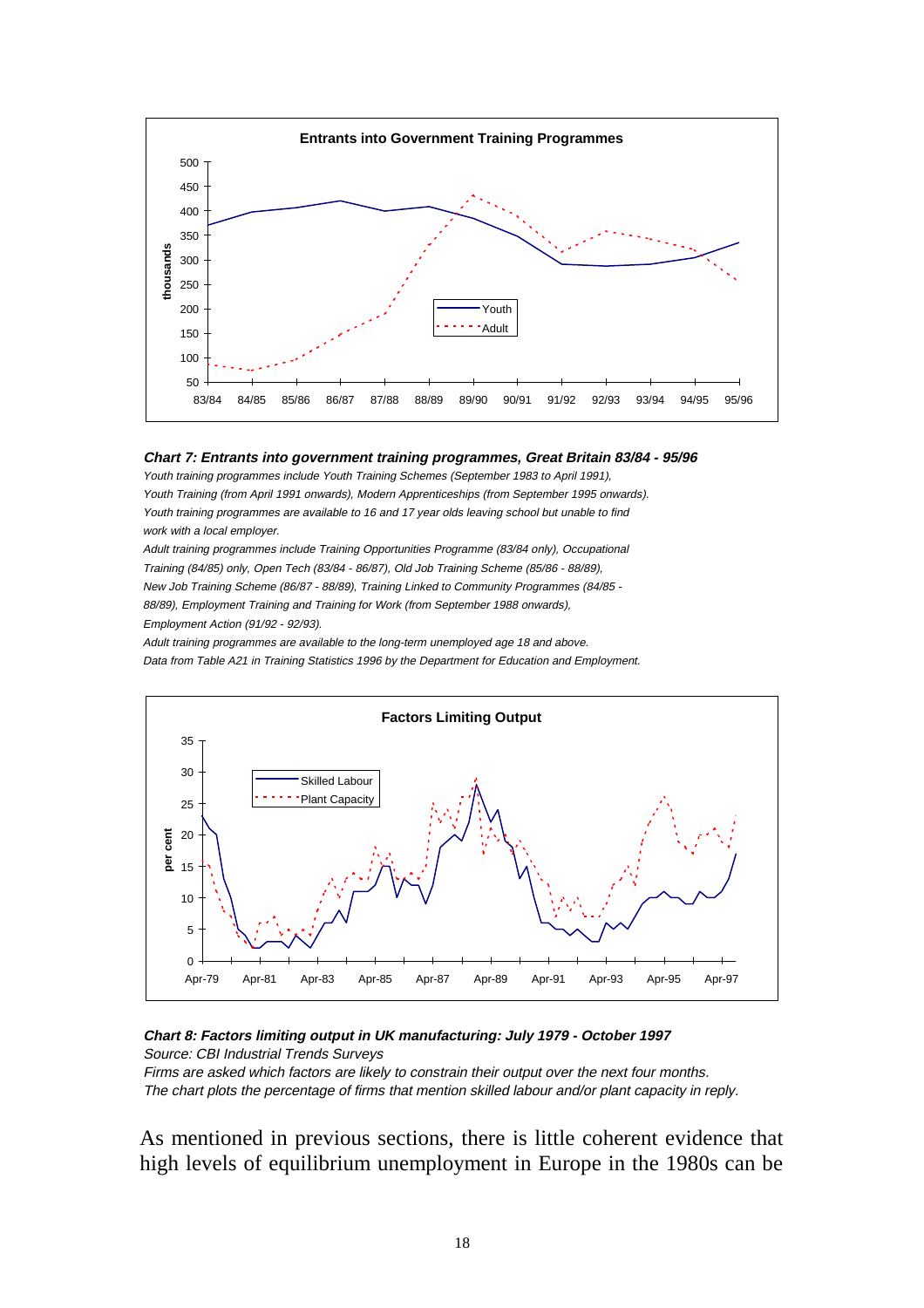explained by factors such as minimum wages, unemployment benefit structures and trade union power, although all these factors undoubtedly do affect equilibrium. Also, there is evidence to suggest that international competition and the introduction of skill-biased technologies increased wage dispersion and/or unemployment in OECD economies during the 1980s. The UK experienced both, due in part to a relatively flexible wage structure and a labour force that did not match the skill levels of its continental competitors. Efforts to raise the skill level of the labour force have been on the agenda since the mid 80s, when government training programmes took hold of the long term unemployed, see Chart Seven. Focus has also been directed towards the importance of higher education, with participation rates rising steadily at the beginning of the 1990s.

That these efforts have contributed to a reduction in equilibrium unemployment would be a natural conclusion to draw. Chart Eight below lends support to this conclusion. Comparing the recoveries of the early 80s and early 90s, we see that firms were slower to report skill shortages relative to shortages in plant capacity in the 90s recovery.

#### **IX Conclusions**

The labour market reforms of the 1980s were meant to transform the way the economy performed, but little evidence of improvement appeared during that decade. There is some evidence that equilibrium or sustainable unemployment fell in the 1990s. However, the emergence of inflationary pressures and skill shortages at the end of 1996 made it clear that equilibrium unemployment had only fallen by around 2 percent as compared to the late 1980s. Studies of the 1970s and 1980s using aggregate data do not provide much support for the belief that benefits, unions, and all the other 'usual suspects' were at the root of the rise in unemployment. We argue that the increasing globalisation of the World Economy and the skill biased nature of technical change may have been at least as important. The use of aggregate data may also fail to reveal structural change. Our discussion of flows in the labour market based on individual behaviour does reveal some changes in the early 1990s. The timing of these changes, and the decline in earnings inequality seen at the same time, may help us understand the causes of the rise in unemployment as well as lead us to conclusions about the cures for the problem.

The early stages of the Thatcher revolution involved the reduction of union powers, the removal or curtailment of employment protection and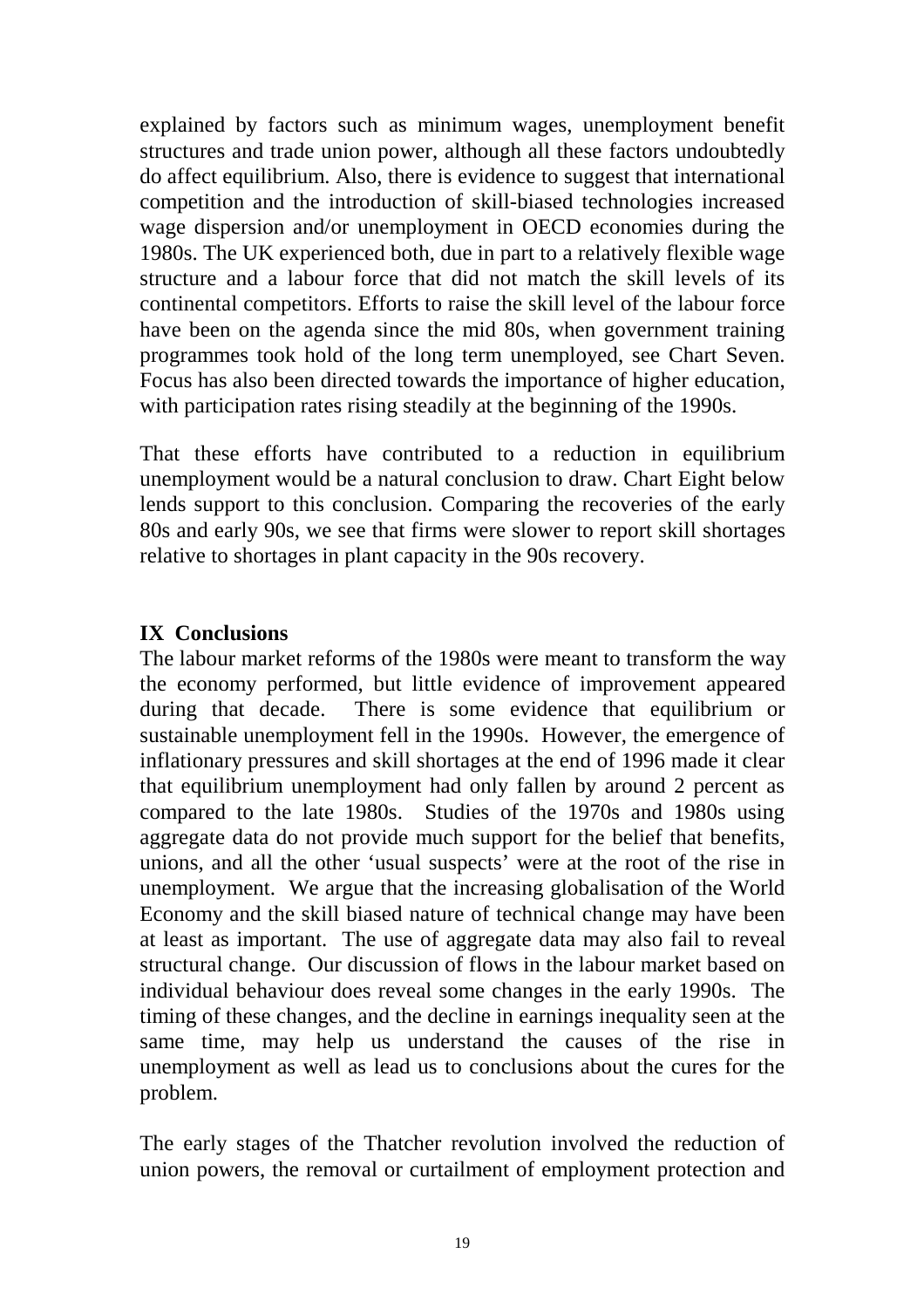the disbanding of the Wages Councils. These policies were designed to shift the economy from a corporatist to a more competitive market based structure on US lines. In order to push the economy in this direction there were also significant reductions in the elements of the social safety net, and especially in the generosity of unemployment benefits. This was particularly severe for single individuals who did not benefit from changes in housing allowances. The failure of these measures to transform the economy were made apparent in the Lawson boom of the late 1980s.

The failure of the 1980s can be contrasted to the successes of the 1990s. These may have so far been limited, but they are apparent. The UK labour market faced many problems in the early 1980s, but over regulation and over-unionisation may not have been the most important. The UK labour force lacked the skills and flexibility to deal with the problems it was facing. Government training programmes began to address some of these problems in the mid 1980s, and increases in participation in higher education in the 1990s have also begun to have an impact. The effects of these changes have been slow to come through, partly because the flow of successful trainees is small relative to the stock of workers, but also because some of the early 'training schemes' were no more than cosmetic. However, by the early 1990s increasing numbers of workers had skills and experience that made them employable. This increase in the effective supply of labour in the early 1990s was a major factor behind slow wage growth in the recovery of the early 1990s. The balanced nature of the recovery of the 1990s, in terms of the regional and industrial structure of demand, has also helped the economy achieve lower levels of unemployment, as inflationary bottlenecks have not developed in the some regions and industries and not others as they did in the late 1980s. The combination of improved workforce skills, increased participation in higher education and the more balanced nature of the recovery may also have contributed significantly to the decline in earnings inequality we have seen in the UK in the 1990s.

The importance of training and skills to the proper functioning of the labour market cannot be overemphasised. The last twenty years have seen a widening of the distribution of earnings in the US, and more recently in the UK. This has at least in part been driven by changes in technology and trade which have raised the demand for skilled labour relative to unskilled labour, and have also required greater flexibility on the part of the workforce. The structure of skills, work patterns and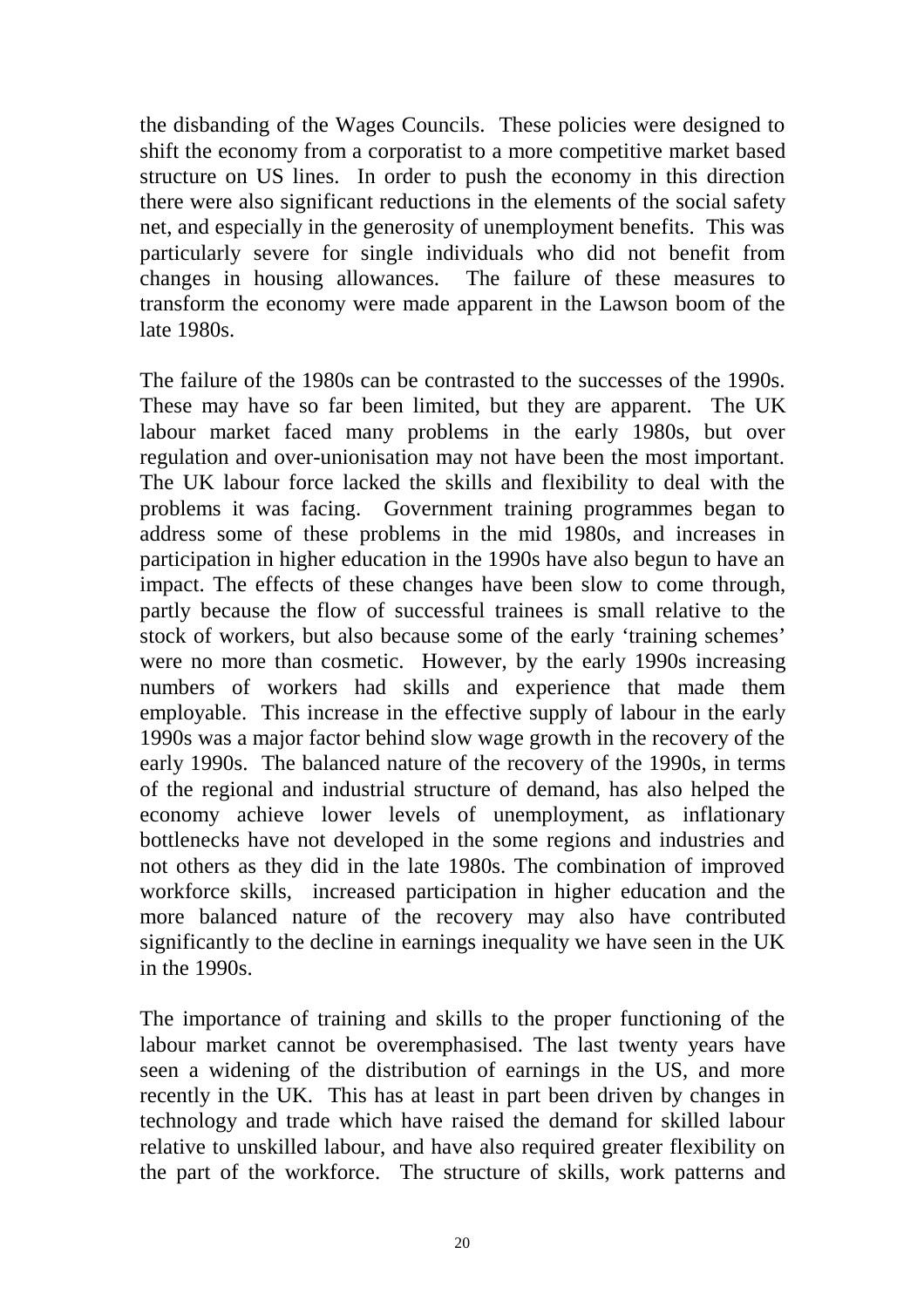education in the US and the UK seem to have been particularly unsuited to these changes. This is particularly clear when we make comparisons with Germany, where there has been no rise in inequality. Research at the National Institute summarised in the DfEE Report on the US suggests that a combination of much higher levels of vocational training and longer attachments to firms have been important in helping Germany deal with recent developments.

Sustainable unemployment in the UK is currently well above acceptable levels, and it is important to understand how we might reduce it to levels seen in the 1960s. This cannot be done by raising the level of demand in the economy, as we were beginning to see at the end of 1996. Reform of incentives to work is clearly part of such a package, but providing people with the skills to work effectively is in the long run at least as important. The provision of greater skills to a wide section of the workforce is important if we are to achieve acceptable levels of unemployment without unacceptable increase in income inequality, as have been seen in the US. Reducing benefits induces people to take work at lower wages. Providing skills allows them to work at reasonable levels of income.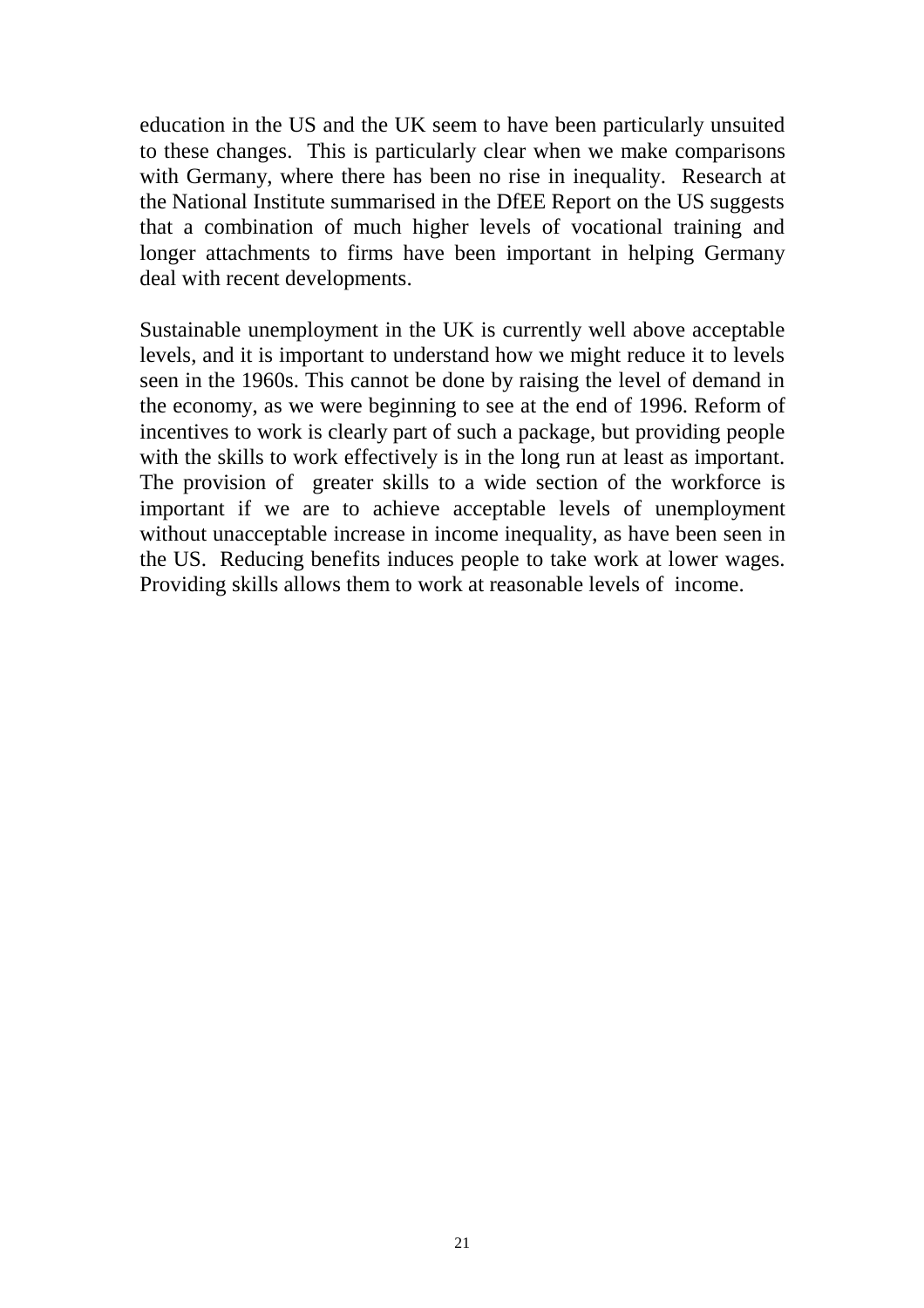#### **References**

- Barrell, R, and Riley, R., (1997) 'What is Equilibrium Unemployment, and when will we get there' *Employment Audit* December 1997
- Barrell, R. (1993), 'Internal and external balance: the Layard, Nickell and Jackman Approach to the NAIRU and external balance', *Journal of Economic Studies*, Vol. 20, pp. 73-86.
- Barrell, R., and Morgan, J. (1996). *"International Comparisons of Labour market Responses to Economic Recovery",* DfEE Report RS 38, November 1996
- Barrell, R., Lansbury, M., Morgan, J., and Pain, N. (1997)'*The Process of Job Creation in the US'*, DfEE Report RS 47, February
- Barrell, R., and Morgan, J.*,* 'Employment security and European labour demand: a panel study across 16 industries' Paper presented at the European Economic Association Conference, Berlin, September.
- Barrell, R., Morgan, J. and N.Pain, (1996), "Employment, Inequality and Flexibility: A Comparative Study of North America and Europe", CEPR Workshop on Unemployment Dynamics, November 1996.
- Barrell, R., Morgan, J. and Pain, N. (1995) 'The Employment Effects of the Maastricht Fiscal Criteria', European Parliament, Social Affairs Series E2
- Barrell, R., Morgan, J. and Pain, N. (1996a) 'The Employment Effects of the Maastricht Fiscal Criteria: an update', European University Institute, Florence Discussion Paper RSC 96/61
- Barrell, R., Pain, N. and Sefton, J (1997) The Effects of Fiscal Policy and the Maastricht Solvency Criteria on European Employment', in *Business Cycles, Public policies and Macroeconomic Stability: Should We Rebuild Built in Stabilizers*, Editors: JO Hairault, PY Henin and F Portier, Kluwer Academic Publishers
- Barrell, R., Pain, N. and Young, G. (1994) 'Structural differences in European labour markets', in R. Barrell (ed) *The UK Labour Market: comparative aspects and institutional developments*, Cambridge University Press.
- Bartlett, M. (1955). *An Introduction to Stochastic Processes*, Cambridge University Press
- Bean, C.R. (1994), 'European unemployment: A survey', *Journal of Economic Literature*, Vol. XXXII, pp.573-619.
- Blanchard, O. and P. Diamond (1990). "The Cyclical Behavior of the Gross Flows of U.S. Workers", *Brookings Papers on Economic Activity,* 2, pp. 85-155
- Blanchard, O.J. and Diamond, P.A. (1994), 'Ranking, unemployment duration and wages', *Review of Economic Studies*, Vol.61, pp.417-434.
- Blanchflower, D. and R. Freeman (1994). "Did the Thatcher Reforms Change British Labour Market Performance?", chap. 2 in *The UK Labour Market: Comparative Aspects and Institutional Developments*, ed. R. Barrell, Cambridge University Press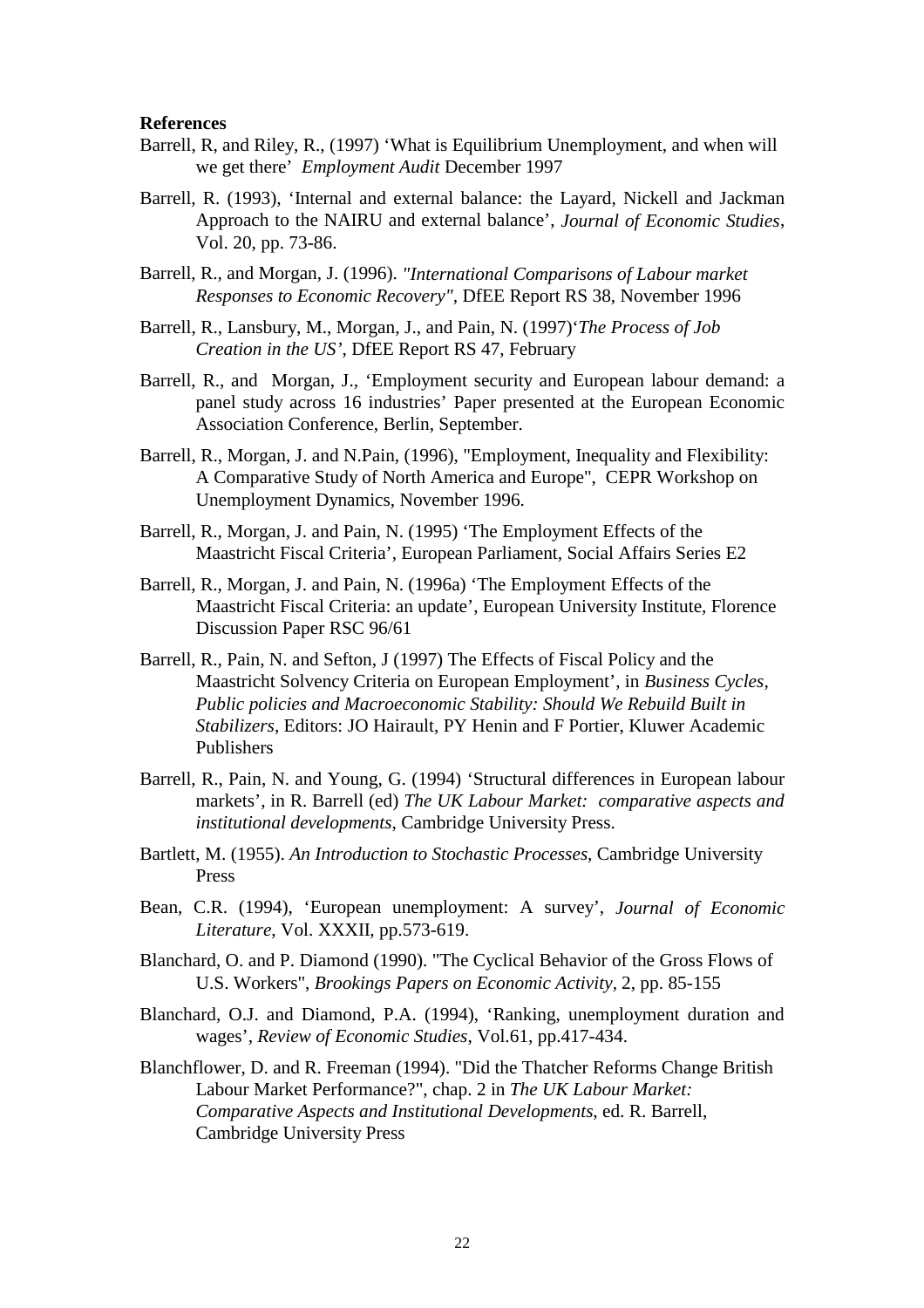- Burda, M. and C. Wyplosz (1990). "Gross Labor Market Flows in Europe: Some Stylized Facts", CEPR Discussion Paper No. 439
- Burda, M. and C. Wyplosz (1994).,"Gross Worker and Job Flows in Europe", *European Economic Review*, Vol 38, pp.1287-1315
- Carruth, A., Hooker, M. & Oswald, A. (1993) 'Unemployment, oil prices and the real interest rate: evidence from Canada and the UK', Centre for Economic Performance Discussion Paper No.188.
- Darby, M., J. Haltiwanger and M. Plant (1985). "Unemployment Rate Dynamics and Persistent Unemployment under Rational Expectations", *American Economic Review*, Vol 75, No 4, pp. 614-637
- Davis, S., J. Haltiwanger and S. Schuh (1996). *Job Creation and Destruction*, MIT Press
- Devine, T. and N. Kiefer (1991). *Empirical Labor Economics: The Search Approach*, Oxford University Press
- Gönül, Füsun (1992). "New Evidence on Whether Unemployment and Out of the Labour Force are Distinct States", *Journal of Human Resources*, Vol 27, No 2, pp.329-361
- Jackman, R. and R. Layard (1991). "Does Long-term Unemployment Reduce a Person's Chance of a Job? A Time-series Test", *Economica*, Vol 58, pp.93-106
- Lancaster, T. (1990). *The Econometric Analysis of Transition Data*, Cambridge University Press
- Layard, R., and Nickell, S., (1985) 'Unemployment, Real Wages, and Aggregate Demand in Europe, Japan and the United States.' *Carnegie-Rochester Conference Series on Public Policy*, No.23, pp.143-202.
- Layard, R., Nickell, S. and Jackman, R. (1991) 'Unemployment: macroeconomic performance and the labour market', Oxford University Press, Chapter 9.
- Machin, S., (1997) 'The decline of labour market institutions and the rise of wage inequality in Britain' *European Economic review* Vol 41 Nos. 3-5 April 1997.
- Morgan, J. (1996), 'Labour Market Recoveries in the UK and Other OECD Countries', *Labour Market Trends*, December 1996.
- Morgan, J. (1996a), 'Structural Change in European Labour Markets' , *National Institute Economic Review*, Number 155, February 1996.
- Morgan, J. (1996a), 'What Do Comparisons of the Last Two Economic Recoveries Tell Us About the UK Labour Market' , *National Institute Economic Review*, Number 156, May 1996.
- OECD (1994). *The OECD Jobs Study*
- Orszag, M. (1997). "Unemployment Persistence and the Long Run: Re-evaluating the Natural Rate", CEPR Conference on Unemployment Persistence, November/December 1997
- Phelps, E.S. (1992), 'A review of unemployment: macroeconomic performance and the labour market', *Journal of Economic Literature*, Vol. XXX, pp.1476-90.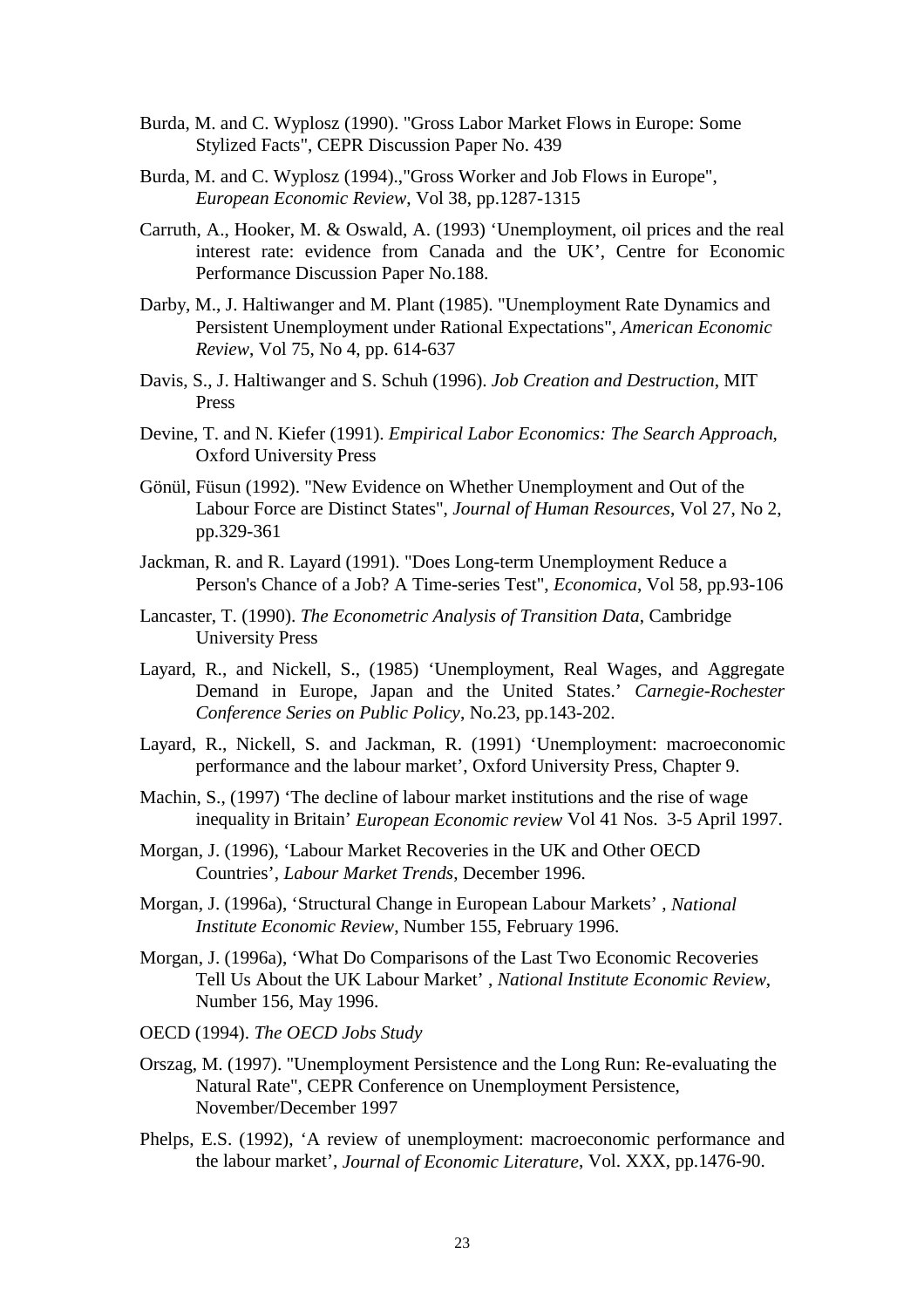### **Appendix A**

#### **Transition rates for the population 25+**

| $t = 1992$ |            |       |             |             | Et-1 Ut-1 Gt-1 INt-1                                     |  |
|------------|------------|-------|-------------|-------------|----------------------------------------------------------|--|
|            | Et         |       |             |             | 0.920  0.262  0.179  0.081                               |  |
|            | Ut         | 0.037 | 0.519       |             | 0.198 0.034                                              |  |
|            | Gt         |       |             |             | 0.004 0.038 0.437 0.006                                  |  |
|            | INt        |       |             |             | 0.040  0.182  0.186  0.879                               |  |
| $t = 1993$ |            |       |             |             | Et-1 Ut-1 Gt-1 INt-1                                     |  |
|            | Et         |       |             |             | 0.937 0.267 0.162 0.100                                  |  |
|            | Ut         |       |             |             | 0.033  0.522  0.176  0.048                               |  |
|            | Gt         |       |             |             | 0.003 0.038 0.508 0.006                                  |  |
|            | INt        |       |             |             | 0.028  0.173  0.155  0.846                               |  |
| $t = 1994$ |            |       |             |             | Et-1 Ut-1 Gt-1 INt-1                                     |  |
|            | Et         |       |             |             | 0.944 0.284 0.195 0.105                                  |  |
|            | Ut         |       |             |             | 0.027  0.510  0.105  0.047                               |  |
|            | Gt         |       |             |             | 0.002 0.035 0.535 0.005                                  |  |
|            | INt        |       |             |             | 0.027  0.170  0.165  0.842                               |  |
| $t = 1995$ |            |       |             |             | Et-1 Ut-1 Gt-1 INt-1                                     |  |
|            |            |       |             |             |                                                          |  |
|            | Et         |       |             |             |                                                          |  |
|            | Ut         |       |             |             | 0.950 0.309 0.189 0.110<br>0.022  0.489  0.159  0.045    |  |
|            | Gt         | 0.002 |             | 0.030 0.489 | 0.005                                                    |  |
|            | INt        | 0.026 |             |             | 0.173  0.163  0.839                                      |  |
|            |            |       |             |             |                                                          |  |
| $t = 1996$ | Et         |       |             |             | $Et-1$ Ut-1 Gt-1 INt-1<br>0.950  0.310  0.173  0.107     |  |
|            | Ut         | 0.022 |             |             | 0.483  0.147  0.047                                      |  |
|            | Gt         |       | 0.002 0.028 |             |                                                          |  |
|            | <b>INt</b> |       |             |             | 0.566 0.005<br>0.026  0.179  0.114  0.841                |  |
|            |            |       |             |             |                                                          |  |
| t=1997     | Et         |       |             |             | Et-1 Ut-1 Gt-1 INt-1                                     |  |
|            |            |       |             |             | 0.954 0.347 0.182 0.114                                  |  |
|            | Ut<br>Gt   |       |             |             | 0.019   0.451   0.160   0.041<br>0.002 0.026 0.490 0.005 |  |

E: employed

U: unemployed

G: participating in a government employment or training programme

IN: inactive (excluding the retired)